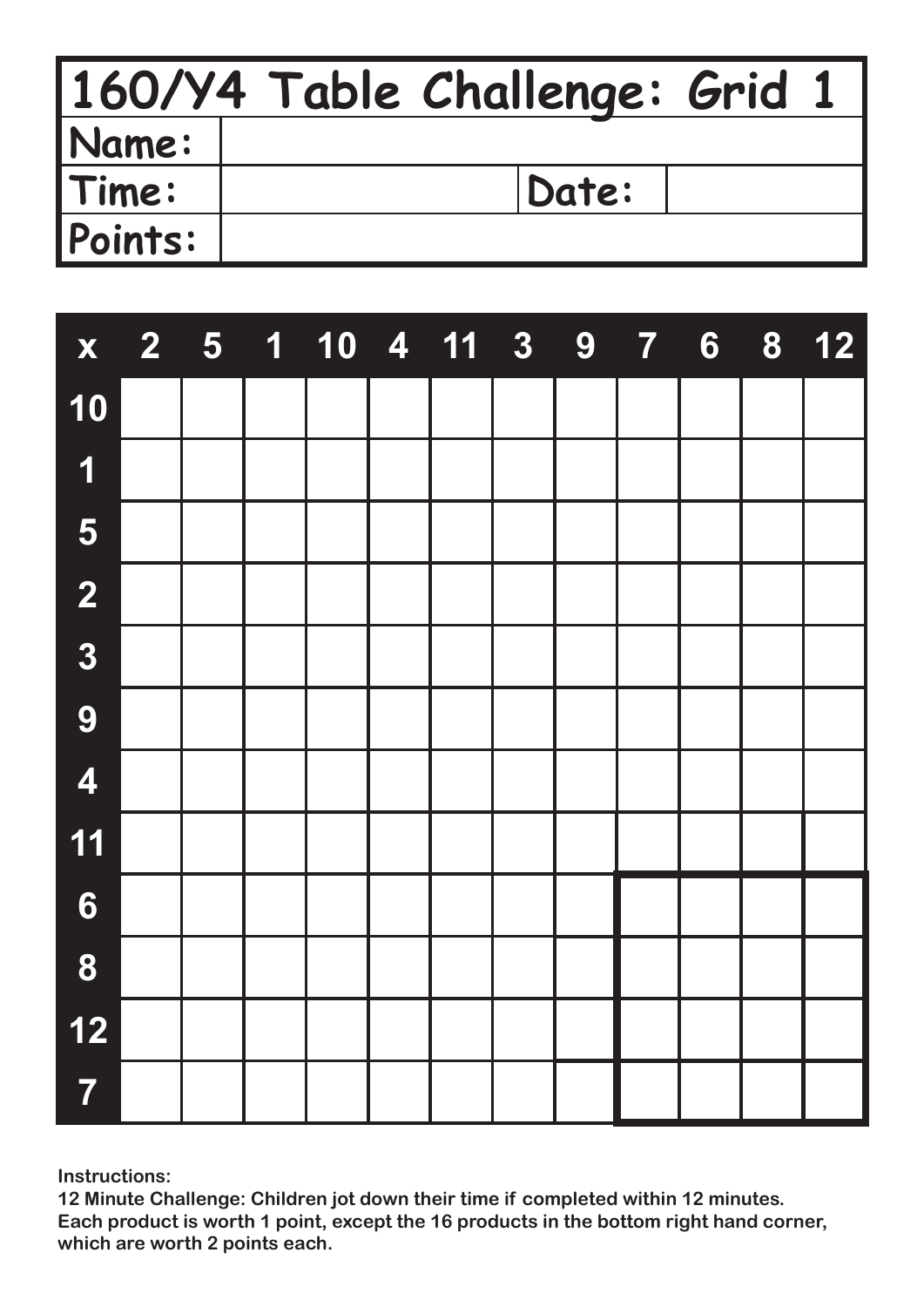|         | 160/Y4 Table Challenge: Grid 2 |
|---------|--------------------------------|
| Name:   |                                |
| Time:   | Date:                          |
| Points: |                                |

| X                       | 10 2 5 1 4 9 |  |  |  | 3 11 7 12 8 | $6\phantom{1}$ |
|-------------------------|--------------|--|--|--|-------------|----------------|
| 5                       |              |  |  |  |             |                |
| $\overline{\mathbf{1}}$ |              |  |  |  |             |                |
| 10                      |              |  |  |  |             |                |
| $\overline{2}$          |              |  |  |  |             |                |
| 11                      |              |  |  |  |             |                |
| $\overline{3}$          |              |  |  |  |             |                |
| $\overline{\mathbf{4}}$ |              |  |  |  |             |                |
| 9                       |              |  |  |  |             |                |
| $\overline{\mathbf{7}}$ |              |  |  |  |             |                |
| $12$                    |              |  |  |  |             |                |
| $6\phantom{1}$          |              |  |  |  |             |                |
| 8                       |              |  |  |  |             |                |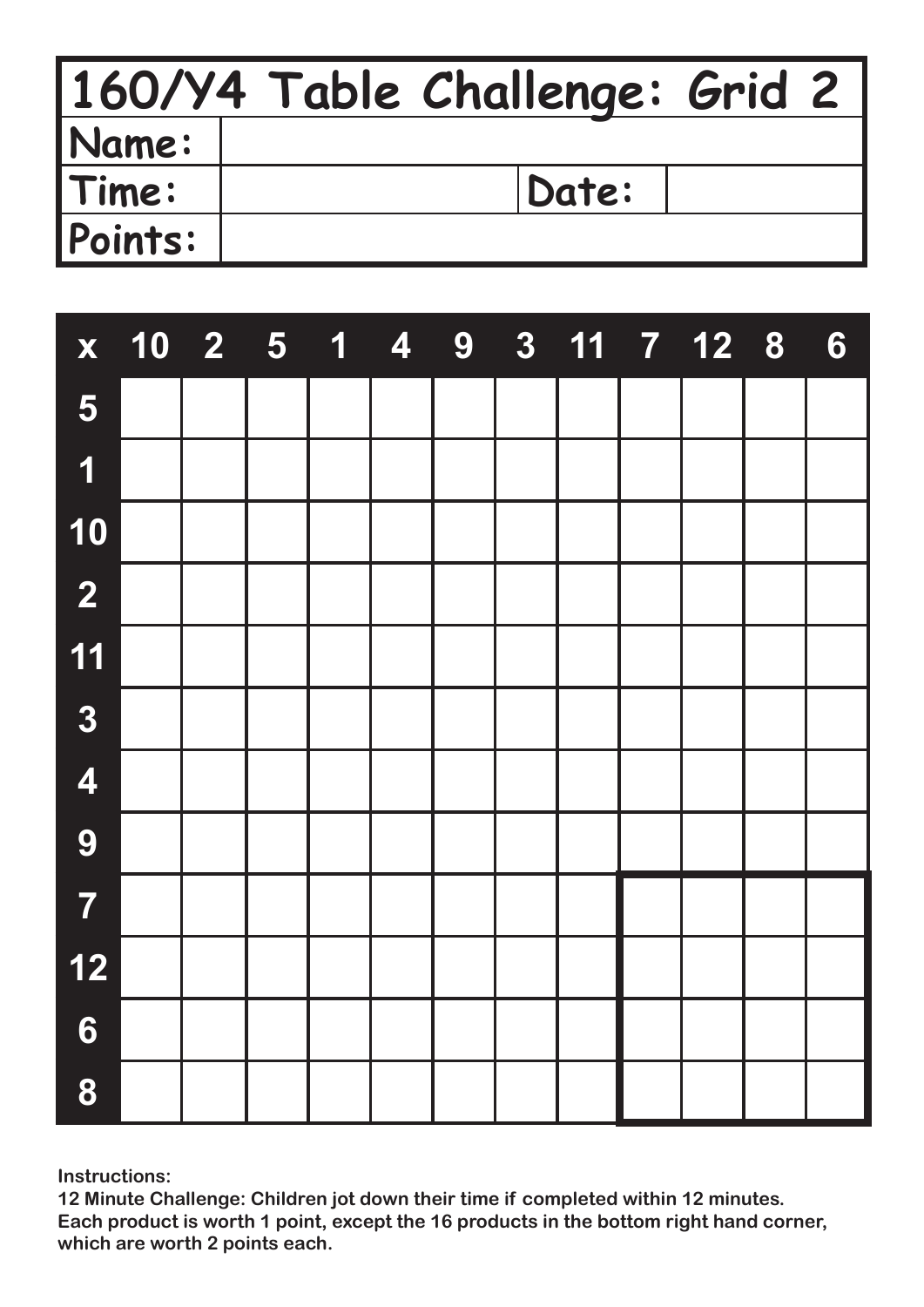|         | 160/Y4 Table Challenge: Grid 3 |  |
|---------|--------------------------------|--|
| Name:   |                                |  |
| Time:   | Date:                          |  |
| Points: |                                |  |

| $\mathbf{X}$            |  |  | 10 5 2 1 11 4 3 9 |  |  | 6 12 8 7 |  |
|-------------------------|--|--|-------------------|--|--|----------|--|
| 5                       |  |  |                   |  |  |          |  |
| $\overline{2}$          |  |  |                   |  |  |          |  |
| 10                      |  |  |                   |  |  |          |  |
| $\overline{\mathbf{1}}$ |  |  |                   |  |  |          |  |
| $\overline{\mathbf{4}}$ |  |  |                   |  |  |          |  |
| 11                      |  |  |                   |  |  |          |  |
| $\overline{\mathbf{3}}$ |  |  |                   |  |  |          |  |
| 9                       |  |  |                   |  |  |          |  |
| 6                       |  |  |                   |  |  |          |  |
| $12$                    |  |  |                   |  |  |          |  |
| $\overline{7}$          |  |  |                   |  |  |          |  |
| 8                       |  |  |                   |  |  |          |  |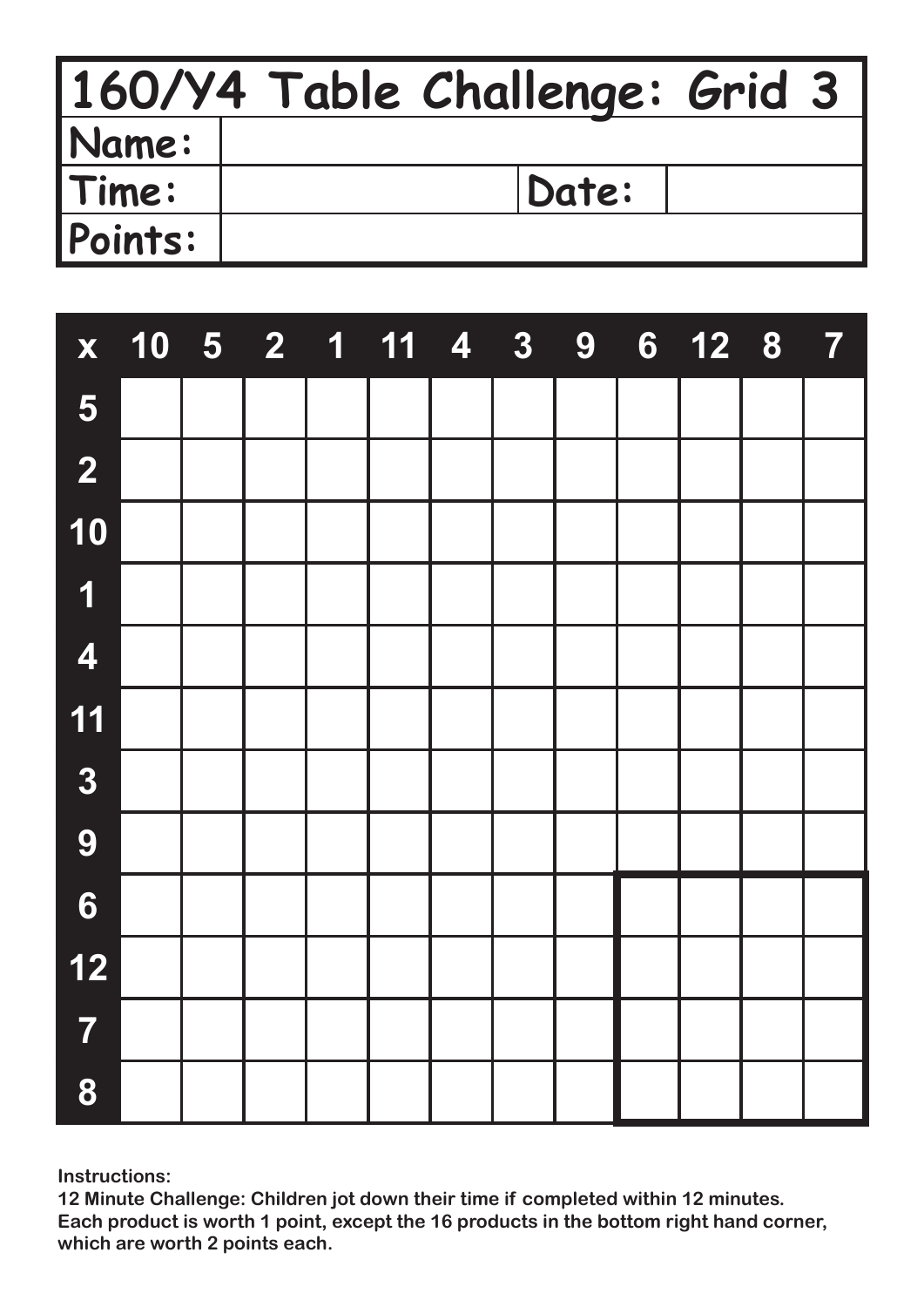|         | 160/Y4 Table Challenge: Grid 4 |  |
|---------|--------------------------------|--|
| Name:   |                                |  |
| Time:   | Date:                          |  |
| Points: |                                |  |

| $\mathbf{X}$            |  |  | 3 <sup>1</sup> | 9 11 4 7 |  | 6 <sup>1</sup> | 12 8 |  |
|-------------------------|--|--|----------------|----------|--|----------------|------|--|
| $\overline{2}$          |  |  |                |          |  |                |      |  |
| 10                      |  |  |                |          |  |                |      |  |
| $\overline{\mathbf{1}}$ |  |  |                |          |  |                |      |  |
| 5                       |  |  |                |          |  |                |      |  |
| $\overline{3}$          |  |  |                |          |  |                |      |  |
| 9                       |  |  |                |          |  |                |      |  |
| $\overline{\mathbf{4}}$ |  |  |                |          |  |                |      |  |
| 11                      |  |  |                |          |  |                |      |  |
| $\overline{7}$          |  |  |                |          |  |                |      |  |
| 8                       |  |  |                |          |  |                |      |  |
| $6\phantom{1}$          |  |  |                |          |  |                |      |  |
| 12                      |  |  |                |          |  |                |      |  |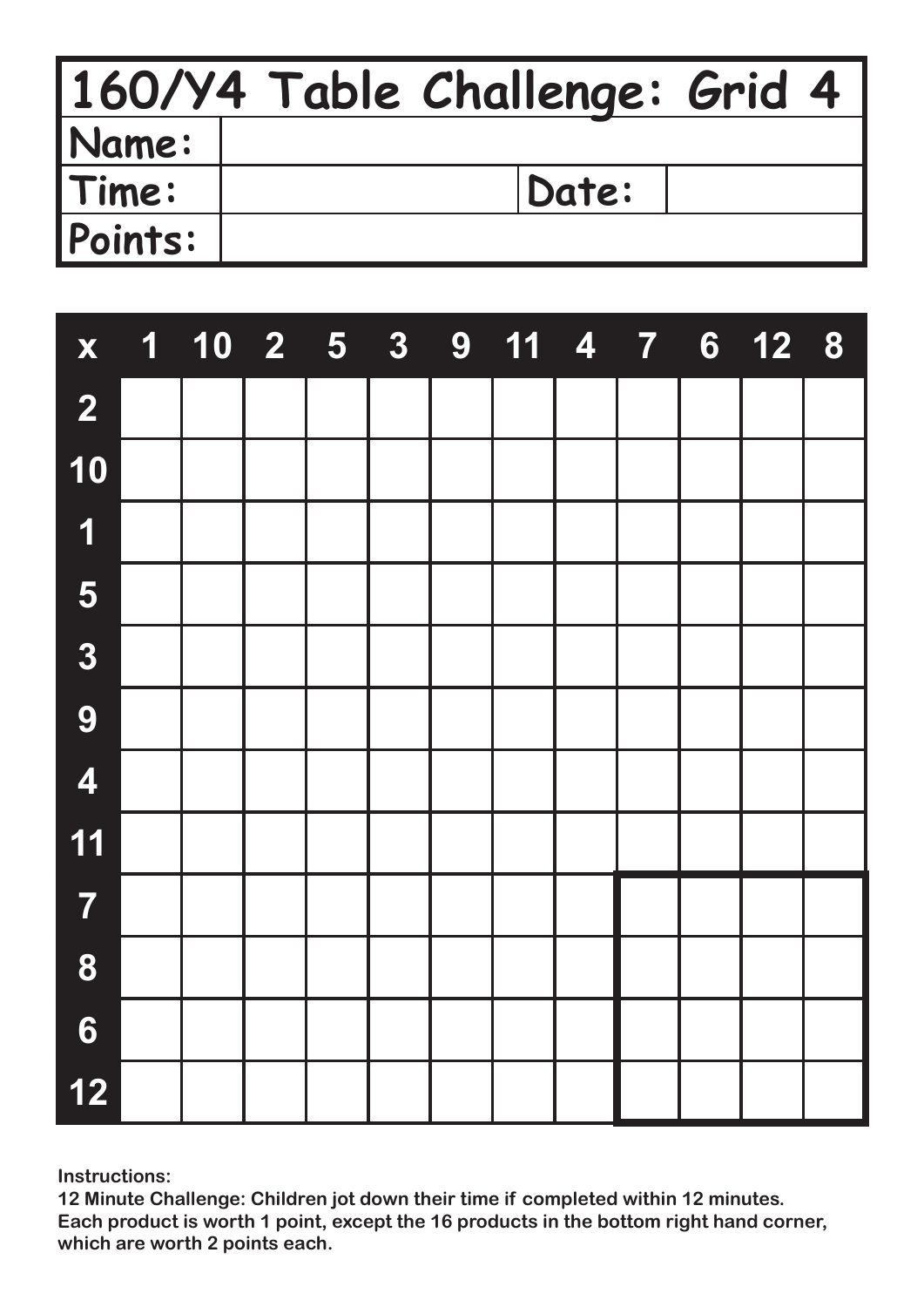|         | 160/Y4 Table Challenge: Grid 5 |  |
|---------|--------------------------------|--|
| Name:   |                                |  |
| Time:   | Date:                          |  |
| Points: |                                |  |

| X                       |  | 5 1 10 2 9 |  |  | 4 11 3 12 8 | 6 <sup>1</sup> | $\overline{7}$ |
|-------------------------|--|------------|--|--|-------------|----------------|----------------|
| $\overline{\mathbf{1}}$ |  |            |  |  |             |                |                |
| 5                       |  |            |  |  |             |                |                |
| $\overline{\mathbf{2}}$ |  |            |  |  |             |                |                |
| 10                      |  |            |  |  |             |                |                |
| $\overline{\mathbf{4}}$ |  |            |  |  |             |                |                |
| 9                       |  |            |  |  |             |                |                |
| $\overline{3}$          |  |            |  |  |             |                |                |
| 11                      |  |            |  |  |             |                |                |
| 8                       |  |            |  |  |             |                |                |
| $\overline{7}$          |  |            |  |  |             |                |                |
| 12                      |  |            |  |  |             |                |                |
| $6\phantom{1}$          |  |            |  |  |             |                |                |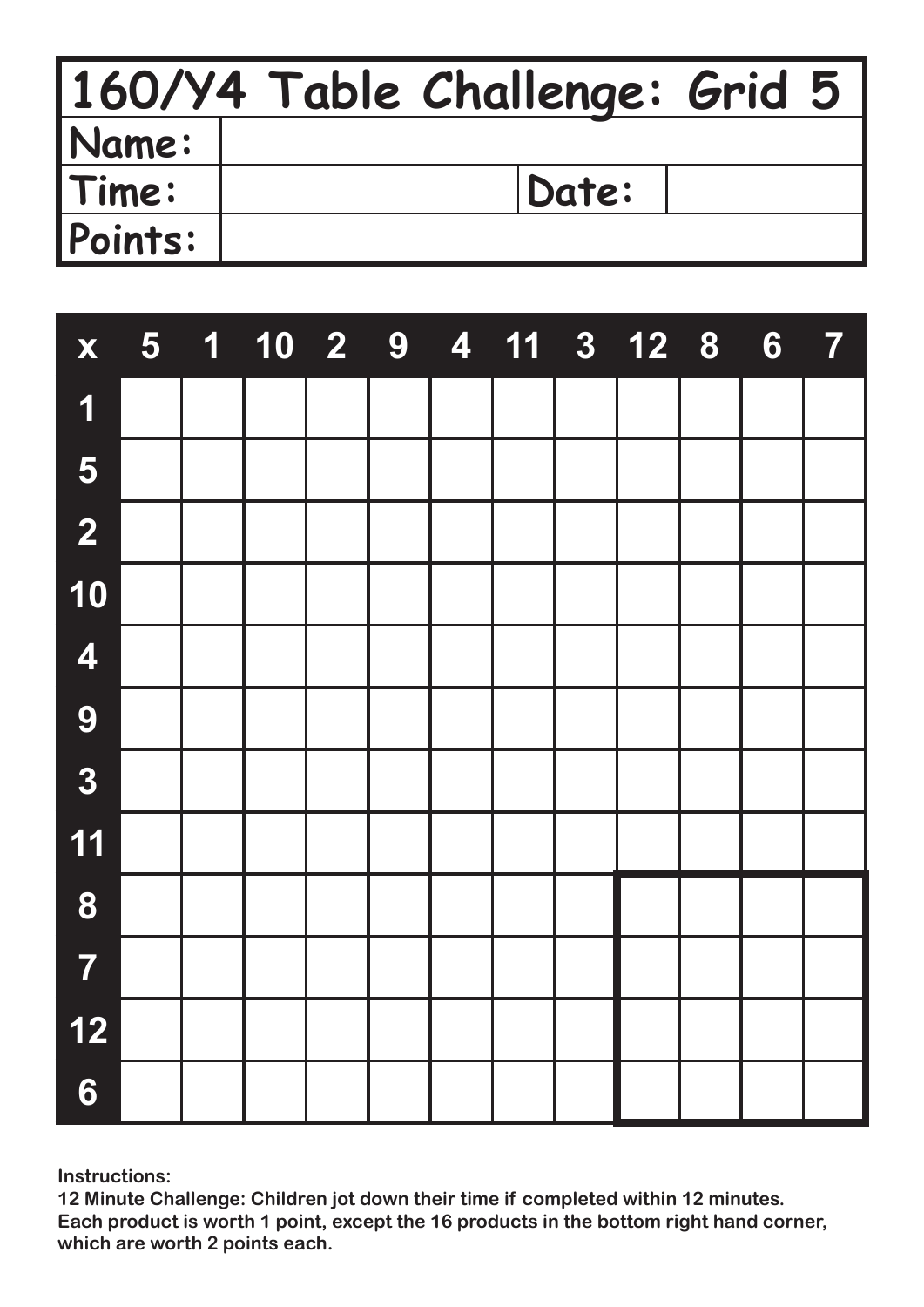|              | 160/Y4 Table Challenge: Grid 6 |
|--------------|--------------------------------|
| <b>Name:</b> |                                |
| Time:        | Date:                          |
| Points:      |                                |

| $\mathbf{X}$            |  | 5 2 10 1 9 |  |  |  | 3 11 4 7 12 8 | 6 |
|-------------------------|--|------------|--|--|--|---------------|---|
| 1                       |  |            |  |  |  |               |   |
| 10                      |  |            |  |  |  |               |   |
| $\overline{\mathbf{2}}$ |  |            |  |  |  |               |   |
| 5                       |  |            |  |  |  |               |   |
| $\overline{\mathbf{4}}$ |  |            |  |  |  |               |   |
| 11                      |  |            |  |  |  |               |   |
| $\overline{\mathbf{3}}$ |  |            |  |  |  |               |   |
| 9                       |  |            |  |  |  |               |   |
| $12$                    |  |            |  |  |  |               |   |
| 6                       |  |            |  |  |  |               |   |
| 8                       |  |            |  |  |  |               |   |
| $\overline{7}$          |  |            |  |  |  |               |   |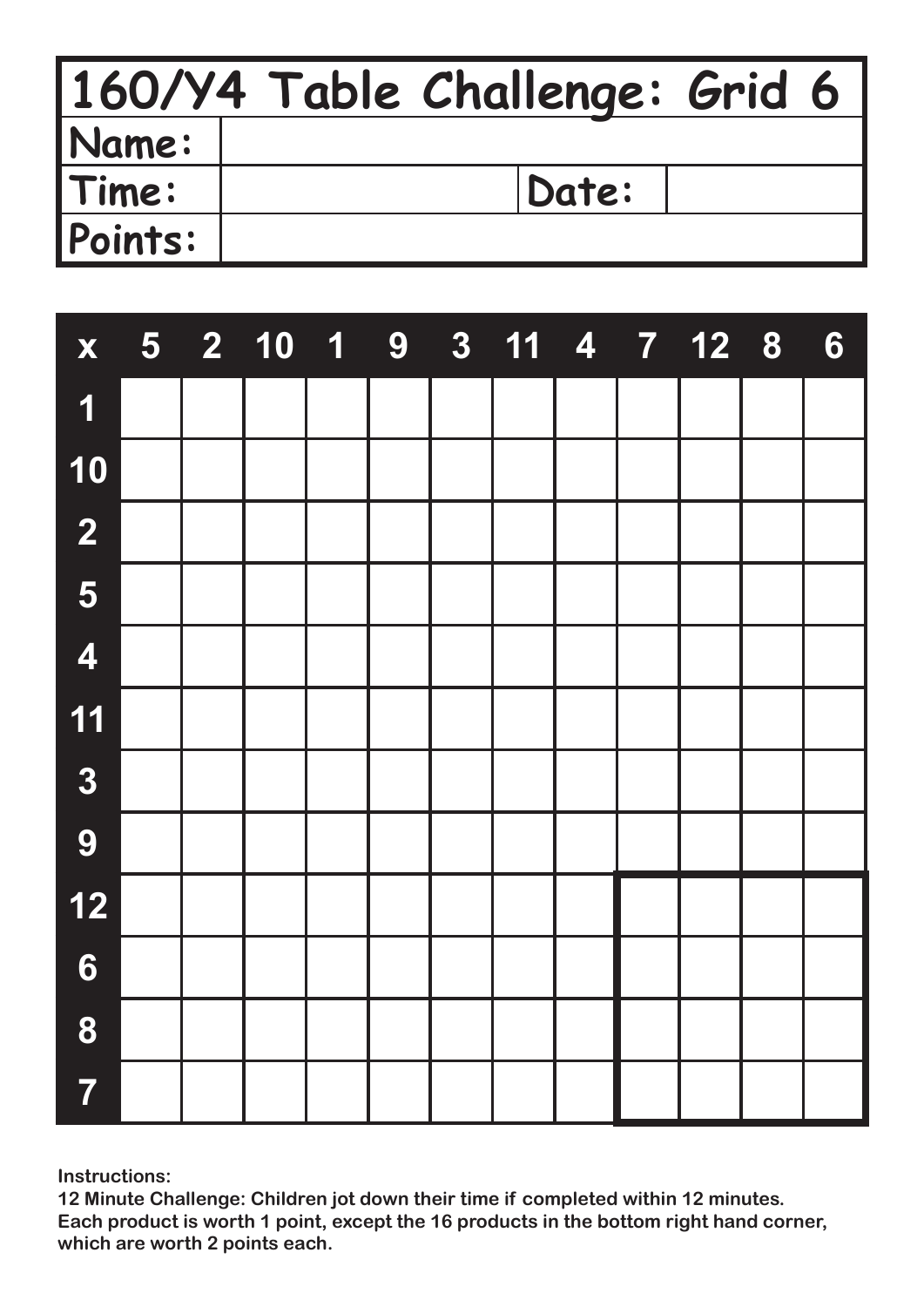|              | 160/Y4 Table Challenge: Grid 1 |
|--------------|--------------------------------|
| <b>Name:</b> |                                |
| Time:        | Date:                          |
| Points:      |                                |

| X                       | $\mathbf{2}$   | 5  | 1              | 10  | 4  | 1<br>1 | 3  | 9   | 7  | 6  | 8  | 12  |
|-------------------------|----------------|----|----------------|-----|----|--------|----|-----|----|----|----|-----|
| 10                      | 20             | 50 | 10             | 100 | 40 | 110    | 30 | 90  | 70 | 60 | 80 | 120 |
| 1                       | $\overline{2}$ | 5  | 1              | 10  | 4  | 11     | 3  | 9   | 7  | 6  | 8  | 12  |
| 5                       | 10             | 25 | 5              | 50  | 20 | 55     | 15 | 45  | 35 | 30 | 40 | 60  |
| $\overline{\mathbf{2}}$ | 4              | 10 | $\overline{2}$ | 20  | 8  | 22     | 6  | 18  | 14 | 12 | 16 | 24  |
| 3                       | 6              | 15 | 3              | 30  | 12 | 33     | 9  | 27  | 21 | 18 | 24 | 36  |
| 9                       | 18             | 45 | 9              | 90  | 36 | 99     | 27 | 81  | 63 | 54 | 72 | 108 |
| 4                       | 8              | 20 | 4              | 40  | 16 | 44     | 12 | 36  | 28 | 24 | 32 | 48  |
| 11                      | 22             | 55 | 11             | 110 | 44 | 121    | 33 | 99  | 77 | 66 | 88 | 132 |
| 6                       | 12             | 30 | 6              | 60  | 24 | 66     | 18 | 54  | 42 | 36 | 48 | 72  |
| 8                       | 16             | 40 | 8              | 80  | 32 | 88     | 24 | 72  | 56 | 48 | 64 | 96  |
| 12                      | 24             | 60 | 12             | 120 | 48 | 132    | 36 | 108 | 84 | 72 | 96 | 144 |
| $\overline{7}$          | 14             | 35 | $\overline{7}$ | 70  | 28 | 21     | 21 | 63  | 49 | 42 | 56 | 84  |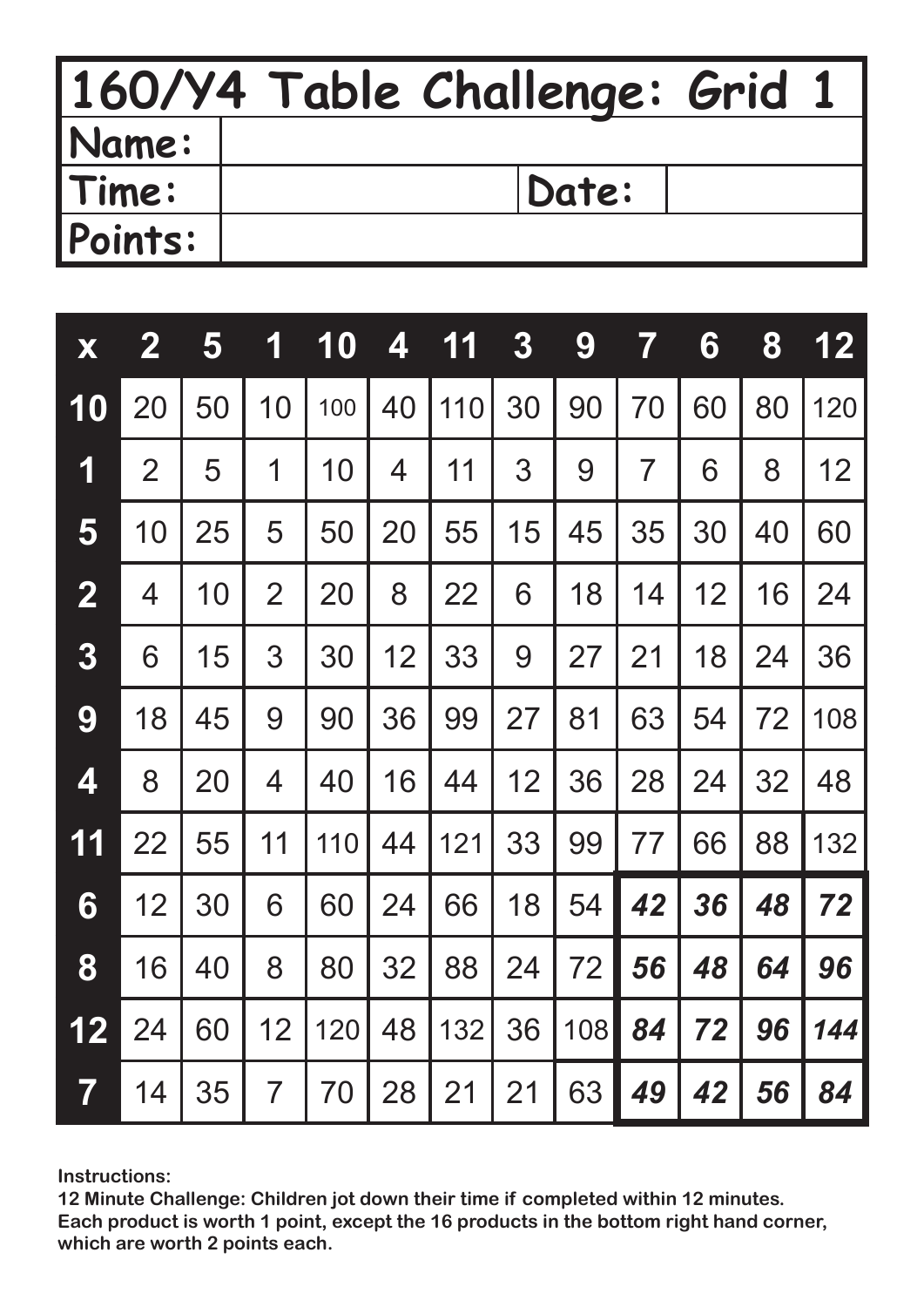|         | 160/Y4 Table Challenge: Grid 2 |
|---------|--------------------------------|
| Name:   |                                |
| Time:   | Date:                          |
| Points: |                                |

| X              | 10  | $\mathbf{2}$   | 5  | 1              | 4  | 9   | $\boldsymbol{3}$ | 11  | 7  | 12  | 8  | 6  |
|----------------|-----|----------------|----|----------------|----|-----|------------------|-----|----|-----|----|----|
| 5              | 50  | 10             | 25 | 5              | 20 | 45  | 15               | 55  | 35 | 60  | 40 | 30 |
| 1              | 10  | $\overline{2}$ | 5  | 1              | 4  | 9   | 3                | 11  | 7  | 12  | 8  | 6  |
| 10             | 100 | 20             | 50 | 10             | 40 | 90  | 30               | 110 | 70 | 120 | 80 | 60 |
| $\overline{2}$ | 20  | 4              | 10 | $\overline{2}$ | 8  | 18  | 6                | 22  | 14 | 24  | 16 | 12 |
| 11             | 110 | 22             | 55 | 11             | 44 | 99  | 33               | 121 | 77 | 132 | 88 | 66 |
| 3              | 30  | 6              | 15 | 3              | 12 | 27  | 9                | 33  | 21 | 36  | 24 | 18 |
| 4              | 40  | 8              | 20 | 4              | 16 | 36  | 12               | 44  | 28 | 48  | 32 | 24 |
| 9              | 90  | 18             | 45 | 9              | 36 | 81  | 27               | 99  | 63 | 108 | 72 | 54 |
| 7              | 70  | 14             | 35 | $\overline{7}$ | 28 | 63  | 21               | 21  | 49 | 84  | 56 | 42 |
| 12             | 120 | 24             | 60 | 12             | 48 | 108 | 36               | 132 | 84 | 144 | 96 | 72 |
| 6              | 60  | 12             | 30 | 6              | 24 | 54  | 18               | 66  | 42 | 72  | 48 | 36 |
| 8              | 80  | 16             | 40 | 8              | 32 | 72  | 24               | 88  | 56 | 96  | 64 | 48 |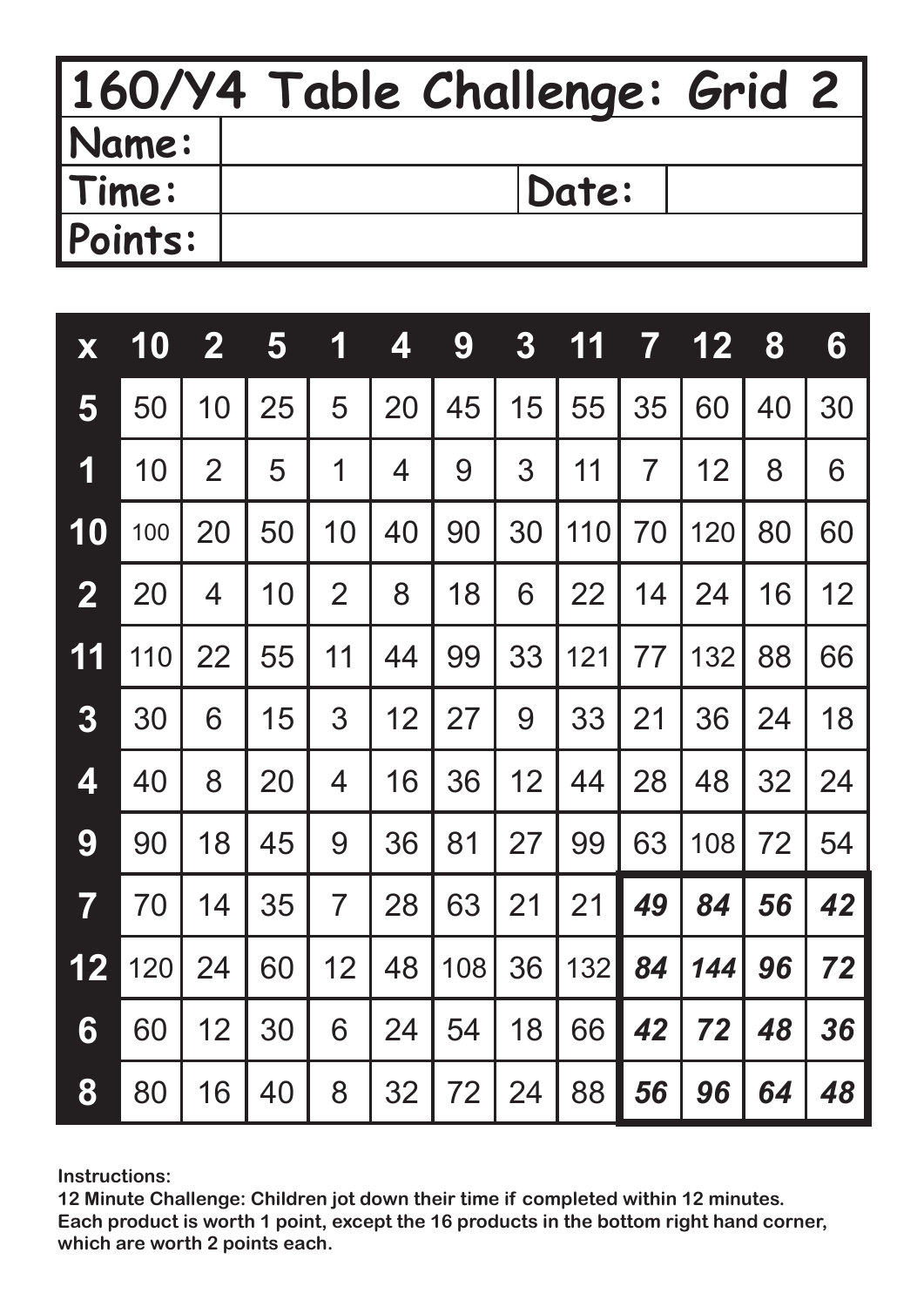|              | 160/Y4 Table Challenge: Grid 3 |
|--------------|--------------------------------|
| <b>Name:</b> |                                |
| Time:        | Date:                          |
| Points:      |                                |

| X                       | 10  | 5  | $\mathbf{2}$   | 1              | 11  | 4  | $\boldsymbol{3}$ | 9   | 6  | 12  | 8  | $\overline{\mathbf{7}}$ |
|-------------------------|-----|----|----------------|----------------|-----|----|------------------|-----|----|-----|----|-------------------------|
| 5                       | 50  | 25 | 10             | 5              | 55  | 20 | 15               | 45  | 30 | 60  | 40 | 35                      |
| $\overline{\mathbf{2}}$ | 20  | 10 | 4              | $\overline{2}$ | 22  | 8  | 6                | 18  | 12 | 24  | 16 | 14                      |
| 10                      | 100 | 50 | 20             | 10             | 110 | 40 | 30               | 90  | 60 | 120 | 80 | 70                      |
| 1                       | 10  | 5  | $\overline{2}$ | 1              | 11  | 4  | 3                | 9   | 6  | 12  | 8  | $\overline{7}$          |
| 4                       | 40  | 20 | 8              | 4              | 44  | 16 | 12               | 36  | 24 | 48  | 32 | 28                      |
| 11                      | 110 | 55 | 22             | 11             | 121 | 44 | 33               | 99  | 66 | 132 | 88 | 77                      |
| 3                       | 30  | 15 | 6              | 3              | 33  | 12 | 9                | 27  | 18 | 36  | 24 | 21                      |
| 9                       | 90  | 45 | 18             | 9              | 99  | 36 | 27               | 81  | 54 | 108 | 72 | 63                      |
| 6                       | 60  | 30 | 12             | 6              | 66  | 24 | 18               | 54  | 36 | 72  | 48 | 42                      |
| 12                      | 120 | 60 | 24             | 12             | 132 | 48 | 36               | 108 | 72 | 144 | 96 | 84                      |
| $\overline{\mathbf{7}}$ | 70  | 35 | 14             | $\overline{7}$ | 21  | 28 | 21               | 63  | 42 | 84  | 56 | 49                      |
| 8                       | 80  | 40 | 16             | 8              | 88  | 32 | 24               | 72  | 48 | 96  | 64 | 56                      |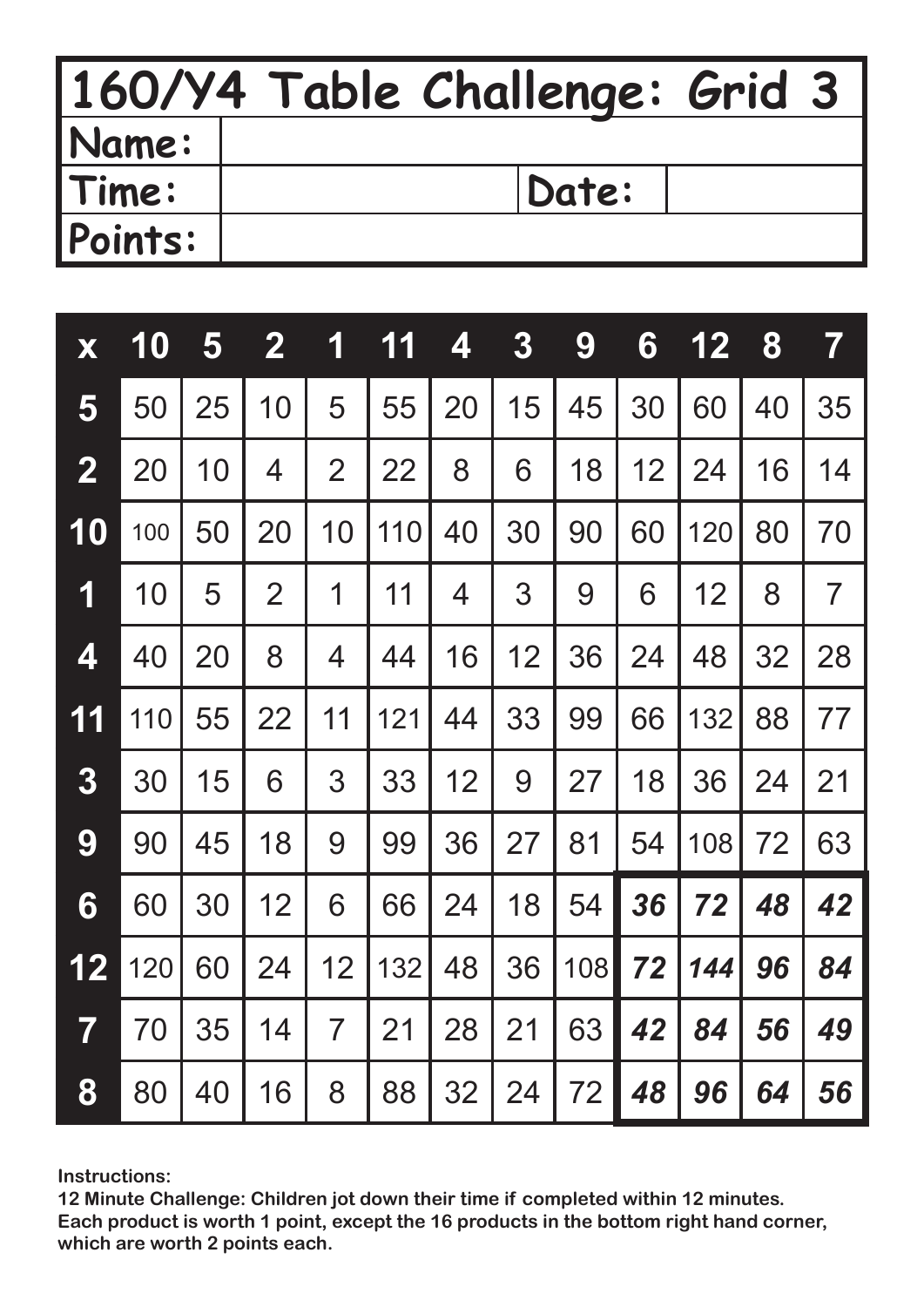|         | 160/Y4 Table Challenge: Grid 4 |
|---------|--------------------------------|
| Name:   |                                |
| Time:   | Date:                          |
| Points: |                                |

| X              | 1              | 10  | $\mathbf{2}$   | 5  | 3  | 9   | 11  | 4  | 7              | 6  | 12  | 8  |
|----------------|----------------|-----|----------------|----|----|-----|-----|----|----------------|----|-----|----|
| $\overline{2}$ | $\overline{2}$ | 20  | 4              | 10 | 6  | 18  | 22  | 8  | 14             | 12 | 24  | 16 |
| 10             | 10             | 100 | 20             | 50 | 30 | 90  | 110 | 40 | 70             | 60 | 120 | 80 |
| 1              | 1              | 10  | $\overline{2}$ | 5  | 3  | 9   | 11  | 4  | $\overline{7}$ | 6  | 12  | 8  |
| 5              | 5              | 50  | 10             | 25 | 15 | 45  | 55  | 20 | 35             | 30 | 60  | 40 |
| 3              | 3              | 30  | 6              | 15 | 9  | 27  | 33  | 12 | 21             | 18 | 36  | 24 |
| 9              | 9              | 90  | 18             | 45 | 27 | 81  | 99  | 36 | 63             | 54 | 108 | 72 |
| 4              | 4              | 40  | 8              | 20 | 12 | 36  | 44  | 16 | 28             | 24 | 48  | 32 |
| 11             | 11             | 110 | 22             | 55 | 33 | 99  | 121 | 44 | 77             | 66 | 132 | 88 |
| 7              | $\overline{7}$ | 70  | 14             | 35 | 21 | 63  | 21  | 28 | 49             | 42 | 84  | 56 |
| 8              | 8              | 80  | 16             | 40 | 24 | 72  | 88  | 32 | 56             | 48 | 96  | 64 |
| 6              | 6              | 60  | 12             | 30 | 18 | 54  | 66  | 24 | 42             | 36 | 72  | 48 |
| 12             | 12             | 120 | 24             | 60 | 36 | 108 | 132 | 48 | 84             | 72 | 144 | 96 |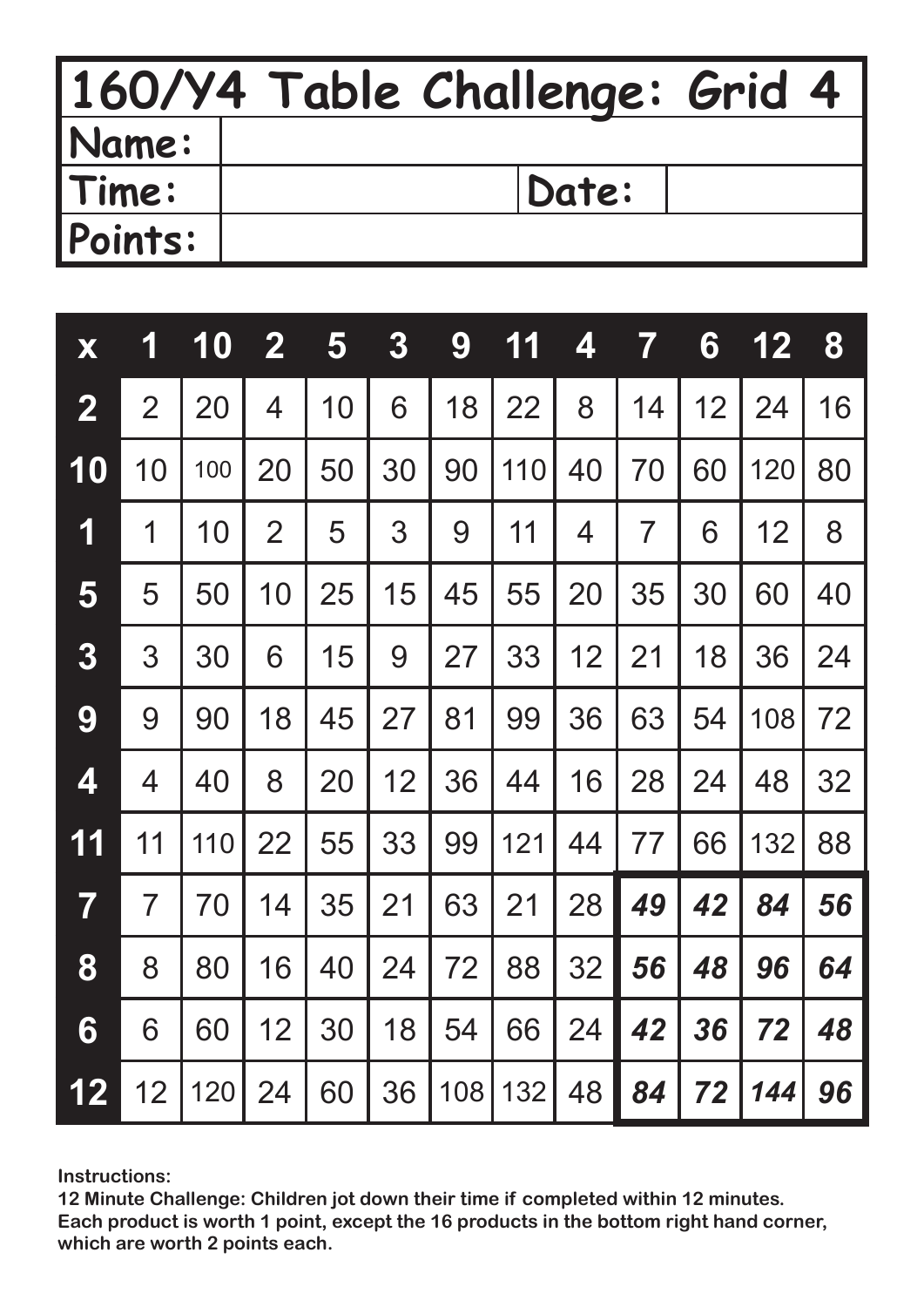|              | 160/Y4 Table Challenge: Grid 5 |
|--------------|--------------------------------|
| <b>Name:</b> |                                |
| Time:        | Date:                          |
| Points:      |                                |

| X                       | 5  | 1              | 10  | $\mathbf{2}$   | 9   | 4  | 11  | 3  | 12  | 8  | 6  | $\overline{\mathbf{7}}$ |
|-------------------------|----|----------------|-----|----------------|-----|----|-----|----|-----|----|----|-------------------------|
| 1                       | 5  | 1              | 10  | $\overline{2}$ | 9   | 4  | 11  | 3  | 12  | 8  | 6  | $\overline{7}$          |
| 5                       | 25 | 5              | 50  | 10             | 45  | 20 | 55  | 15 | 60  | 40 | 30 | 35                      |
| $\overline{\mathbf{2}}$ | 10 | $\overline{2}$ | 20  | 4              | 18  | 8  | 22  | 6  | 24  | 16 | 12 | 14                      |
| 10                      | 50 | 10             | 100 | 20             | 90  | 40 | 110 | 30 | 120 | 80 | 60 | 70                      |
| 4                       | 20 | 4              | 40  | 8              | 36  | 16 | 44  | 12 | 48  | 32 | 24 | 28                      |
| 9                       | 45 | 9              | 90  | 18             | 81  | 36 | 99  | 27 | 108 | 72 | 54 | 63                      |
| 3                       | 15 | 3              | 30  | 6              | 27  | 12 | 33  | 9  | 36  | 24 | 18 | 21                      |
| 11                      | 55 | 11             | 110 | 22             | 99  | 44 | 121 | 33 | 132 | 88 | 66 | 77                      |
| 8                       | 40 | 8              | 80  | 16             | 72  | 32 | 88  | 24 | 96  | 64 | 48 | 56                      |
| $\overline{\mathbf{7}}$ | 35 | $\overline{7}$ | 70  | 14             | 63  | 28 | 21  | 21 | 84  | 56 | 42 | 49                      |
| 12                      | 60 | 12             | 120 | 24             | 108 | 48 | 132 | 36 | 144 | 96 | 72 | 84                      |
| 6                       | 30 | 6              | 60  | 12             | 54  | 24 | 66  | 18 | 72  | 48 | 36 | 42                      |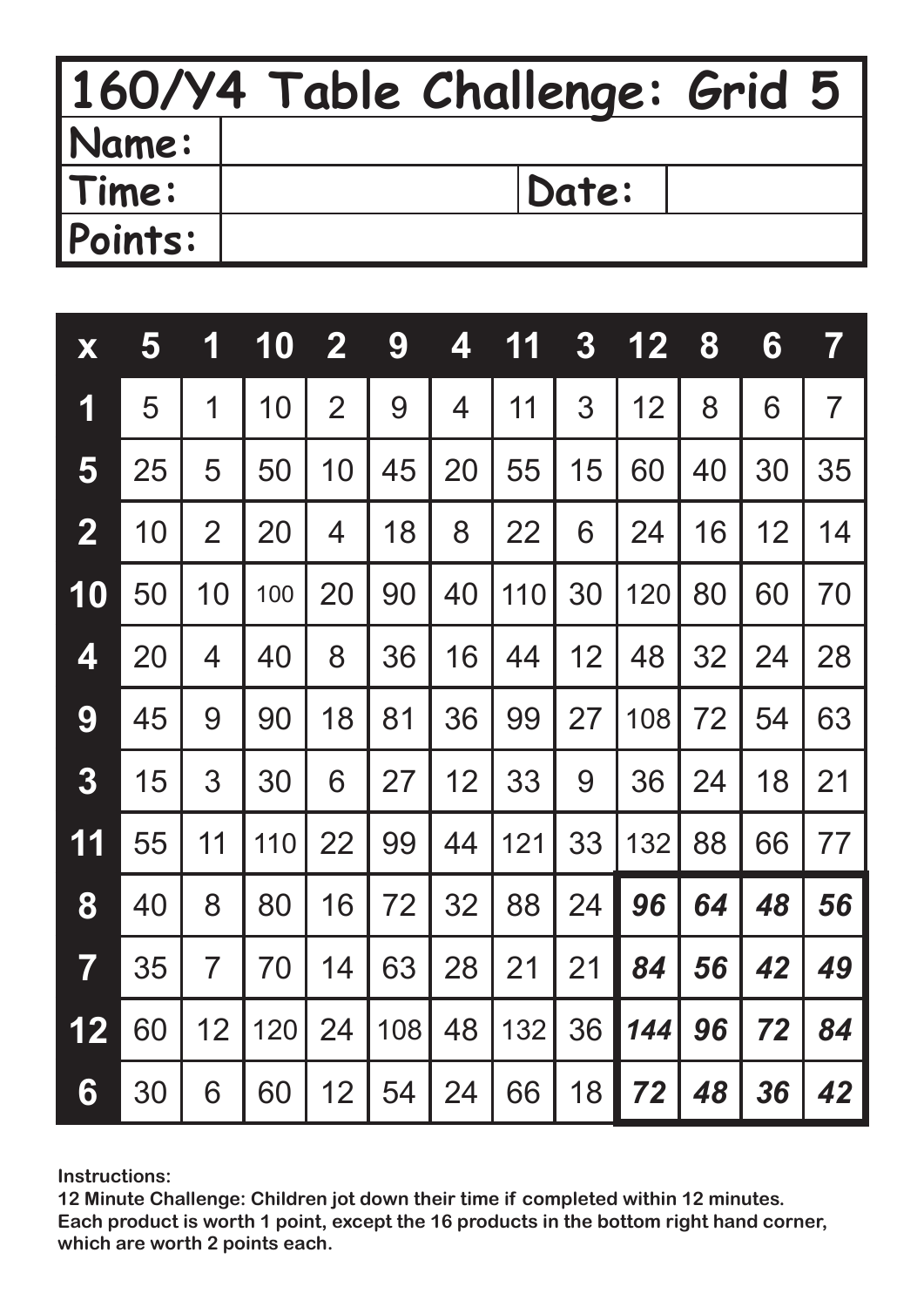|         | 160/Y4 Table Challenge: Grid 6 |
|---------|--------------------------------|
| Name:   |                                |
| Time:   | Date:                          |
| Points: |                                |

| X                       | 5  | $\mathbf 2$    | 10  | 1              | 9   | $\boldsymbol{3}$ | 11  | 4  | 7  | 12  | 8  | 6  |
|-------------------------|----|----------------|-----|----------------|-----|------------------|-----|----|----|-----|----|----|
| 1                       | 5  | $\overline{2}$ | 10  | 1              | 9   | 3                | 11  | 4  | 7  | 12  | 8  | 6  |
| 10                      | 50 | 20             | 100 | 10             | 90  | 30               | 110 | 40 | 70 | 120 | 80 | 60 |
| $\overline{\mathbf{2}}$ | 10 | 4              | 20  | $\overline{2}$ | 18  | 6                | 22  | 8  | 14 | 24  | 16 | 12 |
| 5                       | 25 | 10             | 50  | 5              | 45  | 15               | 55  | 20 | 35 | 60  | 40 | 30 |
| 4                       | 20 | 8              | 40  | 4              | 36  | 12               | 44  | 16 | 28 | 48  | 32 | 24 |
| 11                      | 55 | 22             | 110 | 11             | 99  | 33               | 121 | 44 | 77 | 132 | 88 | 66 |
| 3                       | 15 | 6              | 30  | 3              | 27  | 9                | 33  | 12 | 21 | 36  | 24 | 18 |
| 9                       | 45 | 18             | 90  | 9              | 81  | 27               | 99  | 36 | 63 | 108 | 72 | 54 |
| 12                      | 60 | 24             | 120 | 12             | 108 | 36               | 132 | 48 | 84 | 144 | 96 | 72 |
| 6                       | 30 | 12             | 60  | 6              | 54  | 18               | 66  | 24 | 42 | 72  | 48 | 36 |
| 8                       | 40 | 16             | 80  | 8              | 72  | 24               | 88  | 32 | 56 | 96  | 64 | 48 |
| 7                       | 35 | 14             | 70  | $\overline{7}$ | 63  | 21               | 21  | 28 | 49 | 84  | 56 | 42 |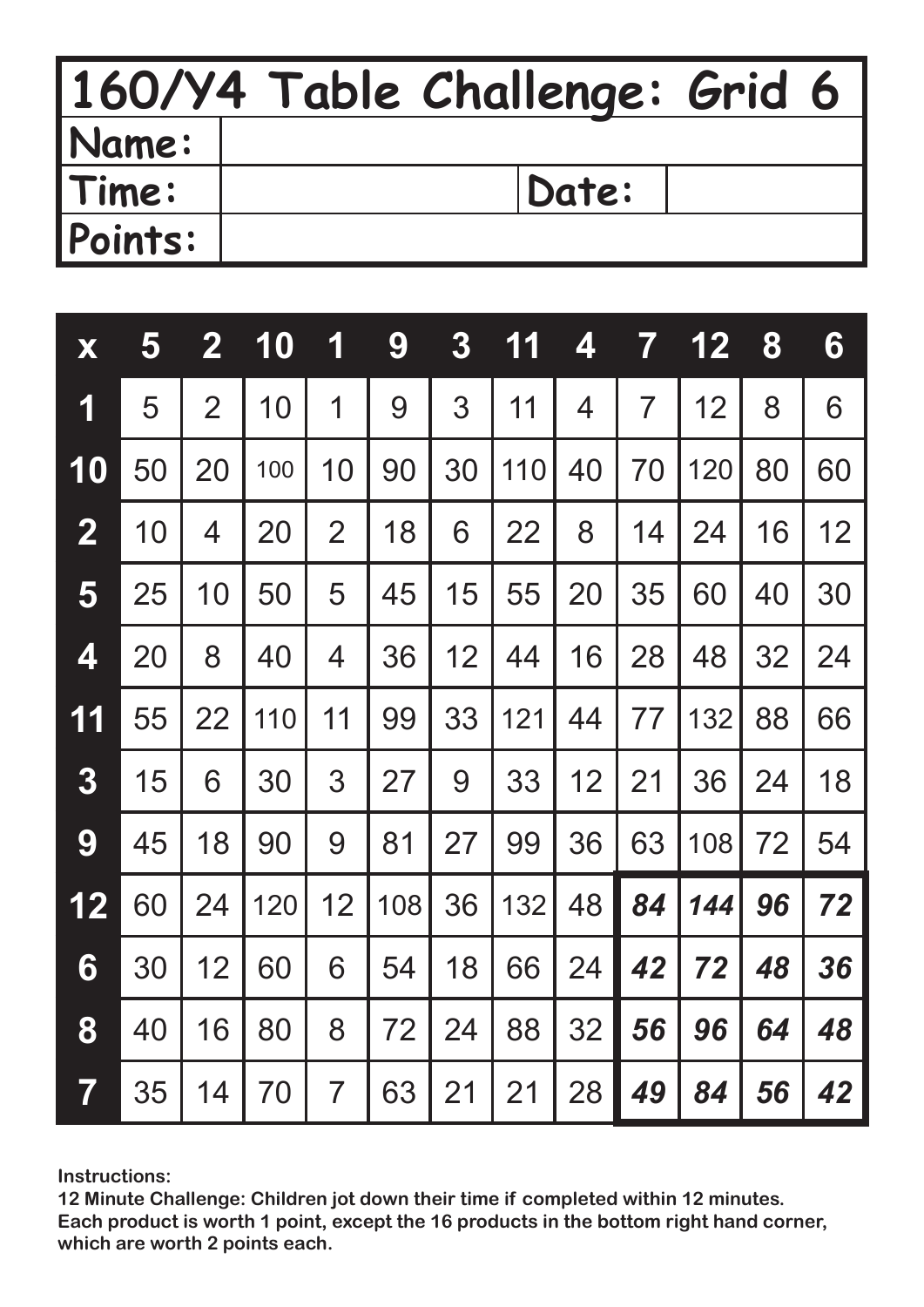|         | 176/Y3 Table Challenge: Grid 1 |  |
|---------|--------------------------------|--|
| Name:   |                                |  |
| Time:   | Date:                          |  |
| Points: |                                |  |

| $\mathbf{X}$            |  | 2 5 1 10 4 11 3 9 |  |  | $\overline{7}$ | $6\phantom{1}$ | 8 | $12$ |
|-------------------------|--|-------------------|--|--|----------------|----------------|---|------|
| 10                      |  |                   |  |  |                |                |   |      |
| $\overline{\mathbf{1}}$ |  |                   |  |  |                |                |   |      |
| 5                       |  |                   |  |  |                |                |   |      |
| $\overline{\mathbf{2}}$ |  |                   |  |  |                |                |   |      |
| $\overline{3}$          |  |                   |  |  |                |                |   |      |
| 9                       |  |                   |  |  |                |                |   |      |
| $\overline{\mathbf{4}}$ |  |                   |  |  |                |                |   |      |
| 11                      |  |                   |  |  |                |                |   |      |
| $\boldsymbol{6}$        |  |                   |  |  |                |                |   |      |
| 8                       |  |                   |  |  |                |                |   |      |
| $12$                    |  |                   |  |  |                |                |   |      |
| $\overline{7}$          |  |                   |  |  |                |                |   |      |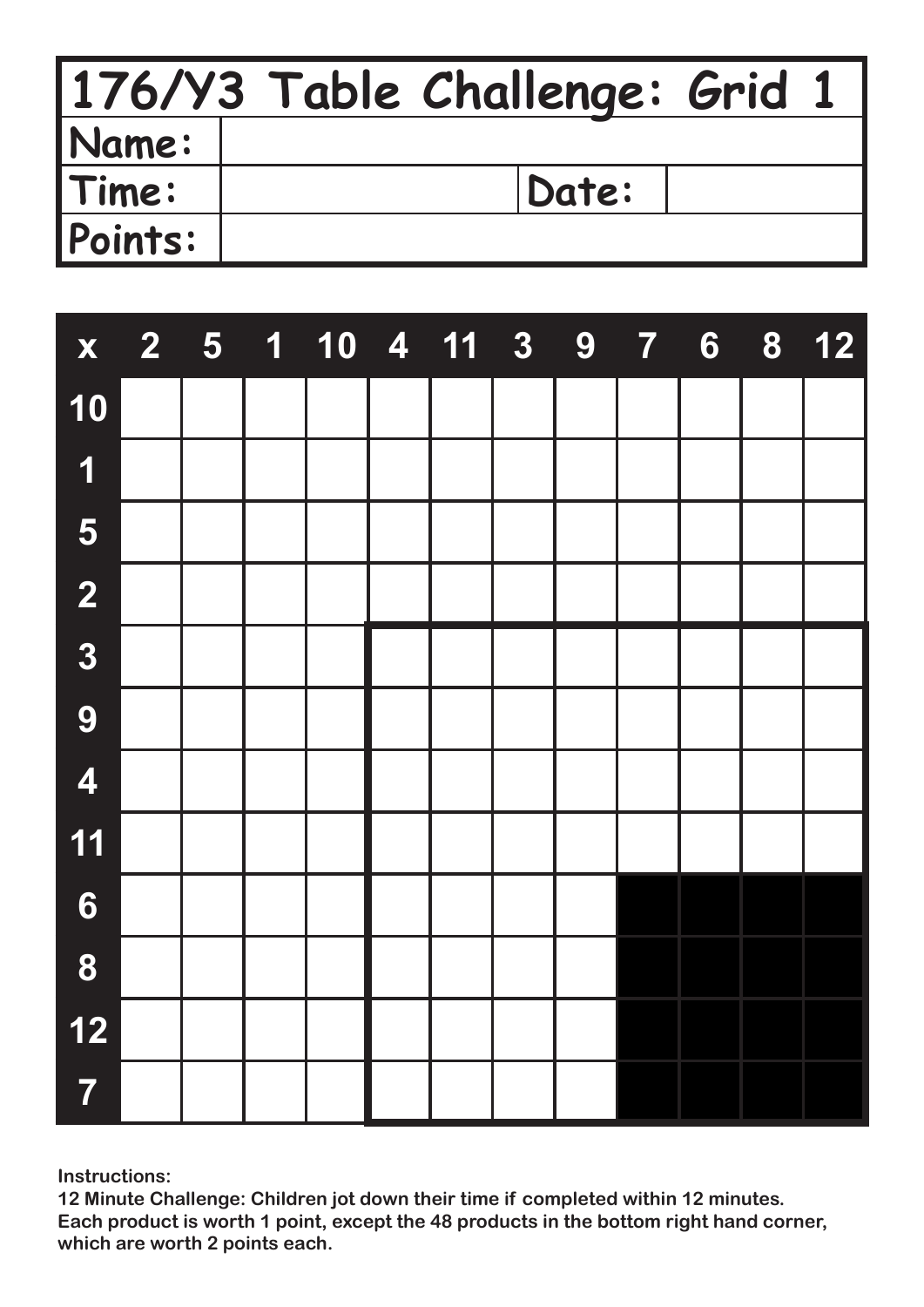|         | 176/Y3 Table Challenge: Grid 2 |  |
|---------|--------------------------------|--|
| Name:   |                                |  |
| Time:   | Date:                          |  |
| Points: |                                |  |

| $\mathbf{X}$            | $10 \quad 2 \quad 5$ |  | $\mathbf{1}$ | $\overline{4}$ | 9 |  | 3 11 7 12 8 | $6\phantom{1}6$ |
|-------------------------|----------------------|--|--------------|----------------|---|--|-------------|-----------------|
| 5                       |                      |  |              |                |   |  |             |                 |
| 1                       |                      |  |              |                |   |  |             |                 |
| 10                      |                      |  |              |                |   |  |             |                 |
| $\overline{\mathbf{2}}$ |                      |  |              |                |   |  |             |                 |
| 11                      |                      |  |              |                |   |  |             |                 |
| $\overline{3}$          |                      |  |              |                |   |  |             |                 |
| $\overline{\mathbf{4}}$ |                      |  |              |                |   |  |             |                 |
| 9                       |                      |  |              |                |   |  |             |                 |
| $\overline{7}$          |                      |  |              |                |   |  |             |                 |
| $12$                    |                      |  |              |                |   |  |             |                 |
| $\boldsymbol{6}$        |                      |  |              |                |   |  |             |                 |
| 8                       |                      |  |              |                |   |  |             |                 |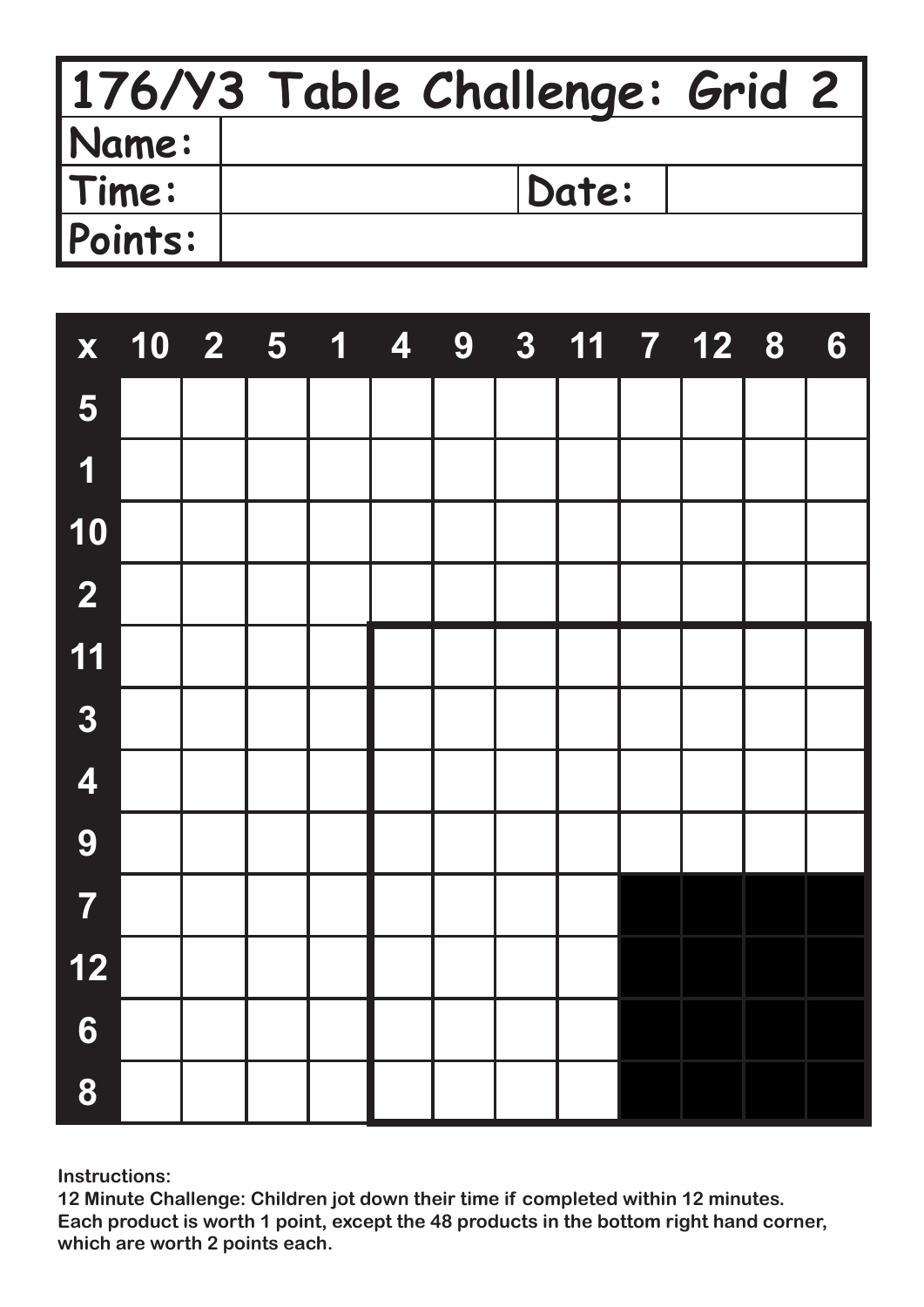|              | 176/Y3 Table Challenge: Grid 3 |  |
|--------------|--------------------------------|--|
| <b>Name:</b> |                                |  |
| Time:        | Date:                          |  |
| Points:      |                                |  |

| X                       |  |  | 10 5 2 1 11 4 3 9 |  | 6 <sup>1</sup> | 12 8 7 |  |
|-------------------------|--|--|-------------------|--|----------------|--------|--|
| 5                       |  |  |                   |  |                |        |  |
| $\overline{\mathbf{2}}$ |  |  |                   |  |                |        |  |
| 10                      |  |  |                   |  |                |        |  |
| $\overline{\mathbf{1}}$ |  |  |                   |  |                |        |  |
| 4                       |  |  |                   |  |                |        |  |
| 11                      |  |  |                   |  |                |        |  |
| $\overline{3}$          |  |  |                   |  |                |        |  |
| 9                       |  |  |                   |  |                |        |  |
| $\boldsymbol{6}$        |  |  |                   |  |                |        |  |
| $12$                    |  |  |                   |  |                |        |  |
| $\overline{7}$          |  |  |                   |  |                |        |  |
| 8                       |  |  |                   |  |                |        |  |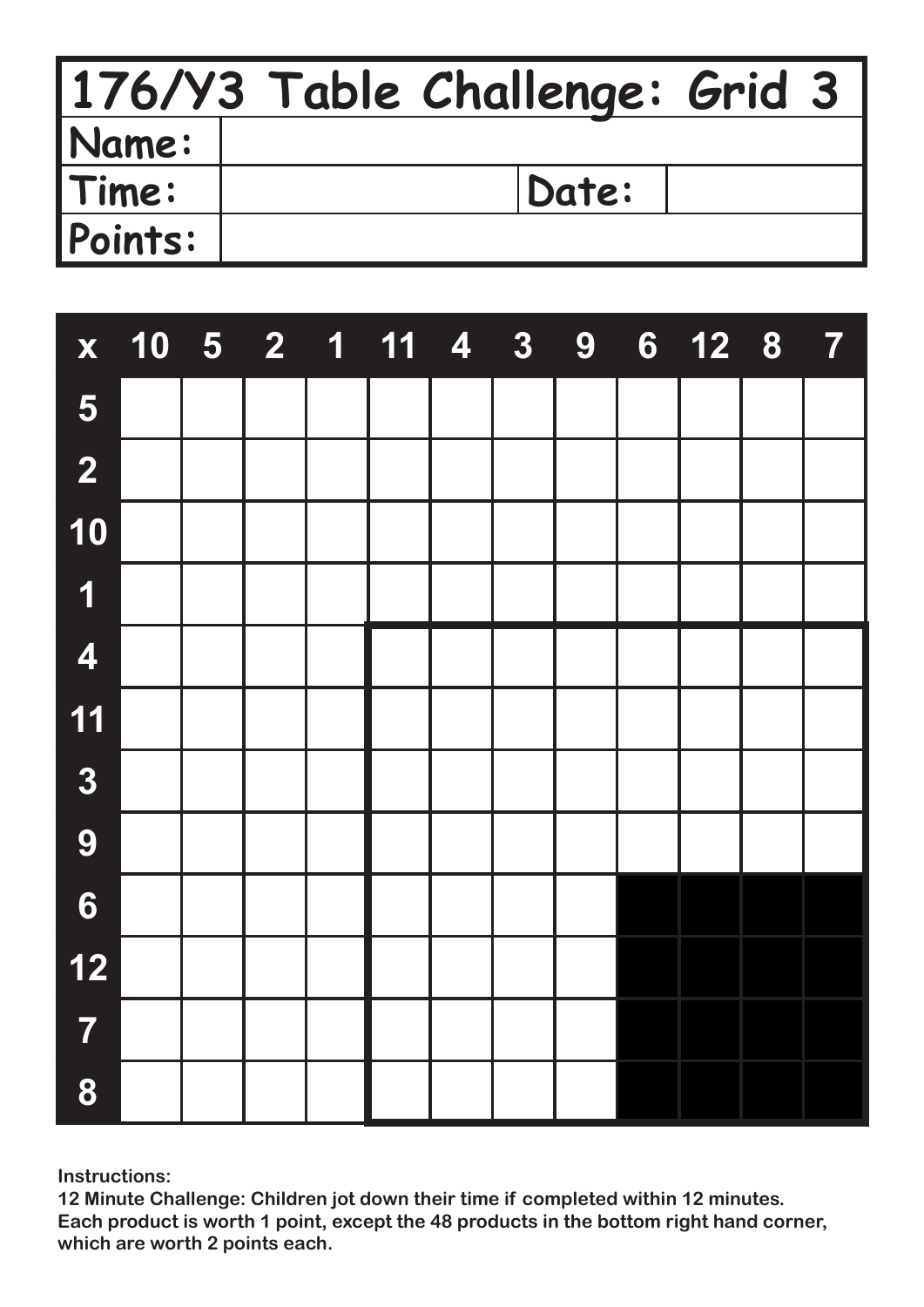|              | 176/Y3 Table Challenge: Grid 4 |  |
|--------------|--------------------------------|--|
| <b>Name:</b> |                                |  |
| Time:        | Date:                          |  |
| Points:      |                                |  |

| X                       | $\mathbf{1}$ | $10 \quad 2 \quad 5$ |  | 3 <sup>1</sup> | 9 11 4 7 |  | 6 <sup>1</sup> | 12 8 |  |
|-------------------------|--------------|----------------------|--|----------------|----------|--|----------------|------|--|
| $\overline{\mathbf{2}}$ |              |                      |  |                |          |  |                |      |  |
| 10                      |              |                      |  |                |          |  |                |      |  |
| $\overline{\mathbf{1}}$ |              |                      |  |                |          |  |                |      |  |
| 5                       |              |                      |  |                |          |  |                |      |  |
| $\overline{3}$          |              |                      |  |                |          |  |                |      |  |
| 9                       |              |                      |  |                |          |  |                |      |  |
| $\overline{\mathbf{4}}$ |              |                      |  |                |          |  |                |      |  |
| 11                      |              |                      |  |                |          |  |                |      |  |
| $\overline{7}$          |              |                      |  |                |          |  |                |      |  |
| 8                       |              |                      |  |                |          |  |                |      |  |
| $6\phantom{1}$          |              |                      |  |                |          |  |                |      |  |
| $12$                    |              |                      |  |                |          |  |                |      |  |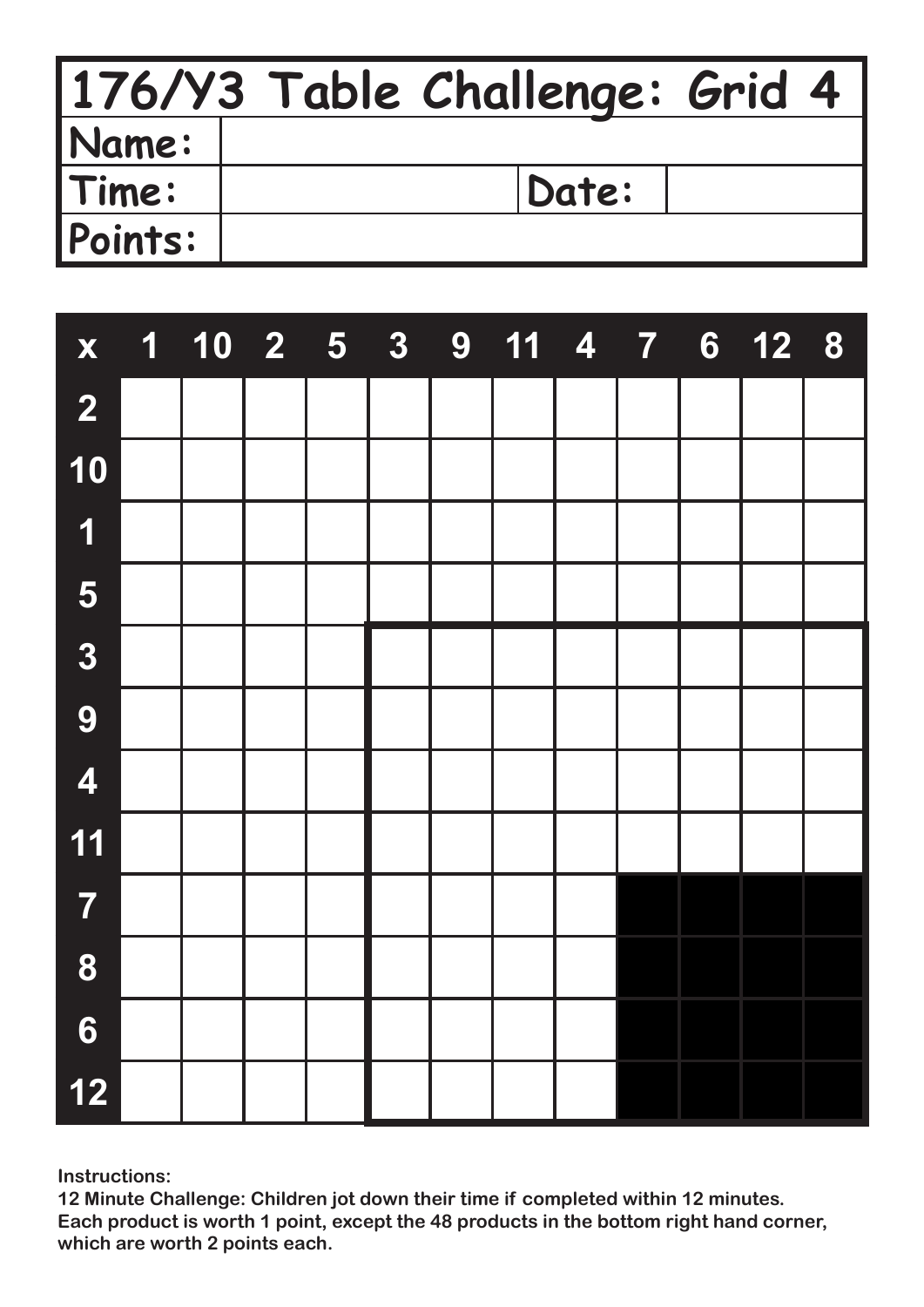|         | 176/Y3 Table Challenge: Grid 5 |       |  |
|---------|--------------------------------|-------|--|
| Name:   |                                |       |  |
| Time:   |                                | Date: |  |
| Points: |                                |       |  |

| X                       |  | 5 1 10 2 9 |  |  | 4 11 3 12 8 | $6\phantom{1}$ | $\overline{7}$ |
|-------------------------|--|------------|--|--|-------------|----------------|----------------|
| $\overline{\mathbf{1}}$ |  |            |  |  |             |                |                |
| 5                       |  |            |  |  |             |                |                |
| $\overline{2}$          |  |            |  |  |             |                |                |
| 10                      |  |            |  |  |             |                |                |
| 4                       |  |            |  |  |             |                |                |
| 9                       |  |            |  |  |             |                |                |
| $\overline{3}$          |  |            |  |  |             |                |                |
| 11                      |  |            |  |  |             |                |                |
| 8                       |  |            |  |  |             |                |                |
| 7                       |  |            |  |  |             |                |                |
| 12                      |  |            |  |  |             |                |                |
| $6\phantom{1}$          |  |            |  |  |             |                |                |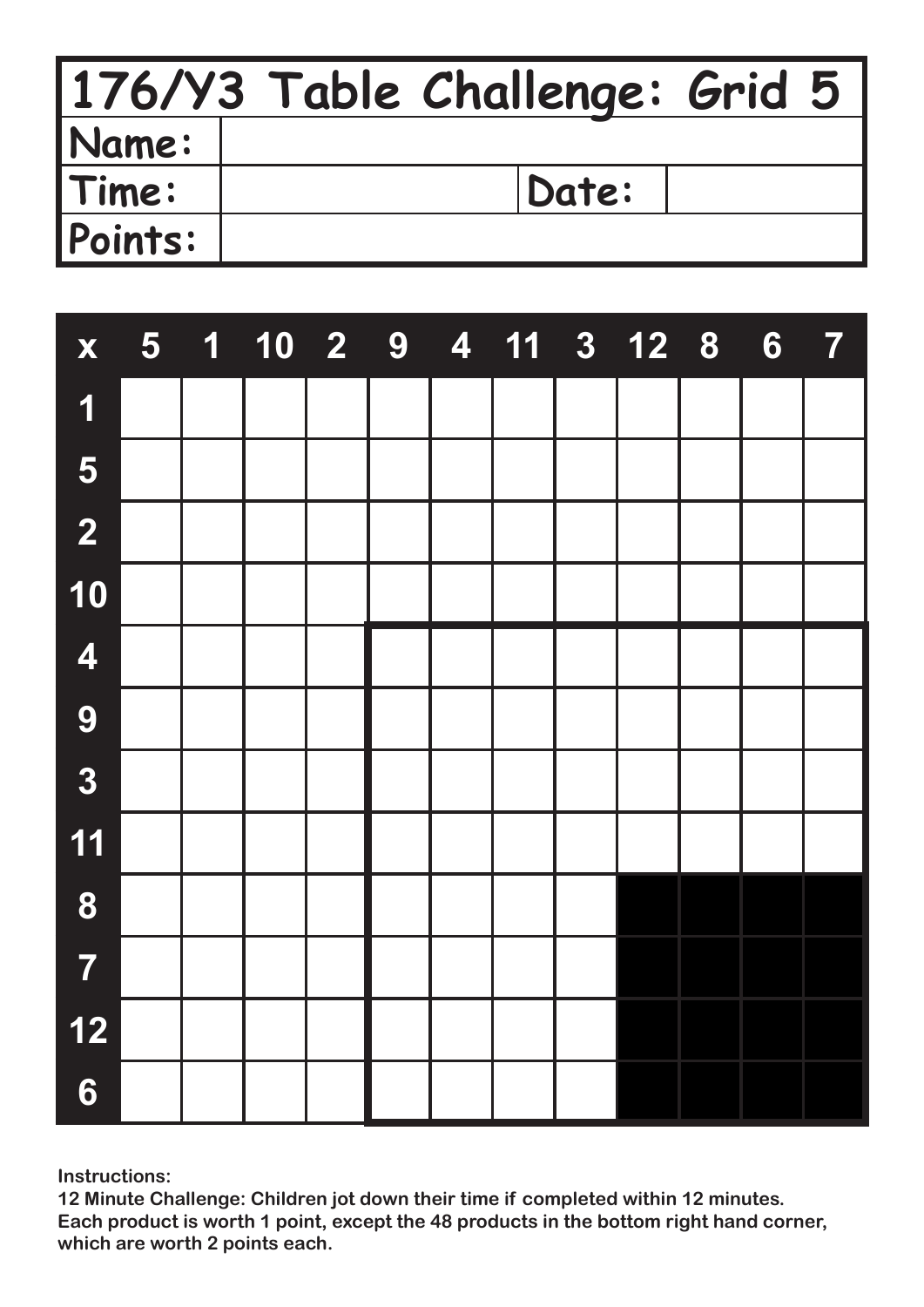|              | 176/Y3 Table Challenge: Grid 6 |  |
|--------------|--------------------------------|--|
| <b>Name:</b> |                                |  |
| Time:        | Date:                          |  |
| Points:      |                                |  |

| X                       |  | 5 2 10 1 9 |  | 3 11 4 7 12 8 |  |  | $6\phantom{1}$ |
|-------------------------|--|------------|--|---------------|--|--|----------------|
| $\overline{\mathbf{1}}$ |  |            |  |               |  |  |                |
| 10                      |  |            |  |               |  |  |                |
| $\overline{\mathbf{2}}$ |  |            |  |               |  |  |                |
| 5                       |  |            |  |               |  |  |                |
| 4                       |  |            |  |               |  |  |                |
| 11                      |  |            |  |               |  |  |                |
| $\overline{\mathbf{3}}$ |  |            |  |               |  |  |                |
| 9                       |  |            |  |               |  |  |                |
| $12$                    |  |            |  |               |  |  |                |
| $6\phantom{1}$          |  |            |  |               |  |  |                |
| 8                       |  |            |  |               |  |  |                |
| $\overline{7}$          |  |            |  |               |  |  |                |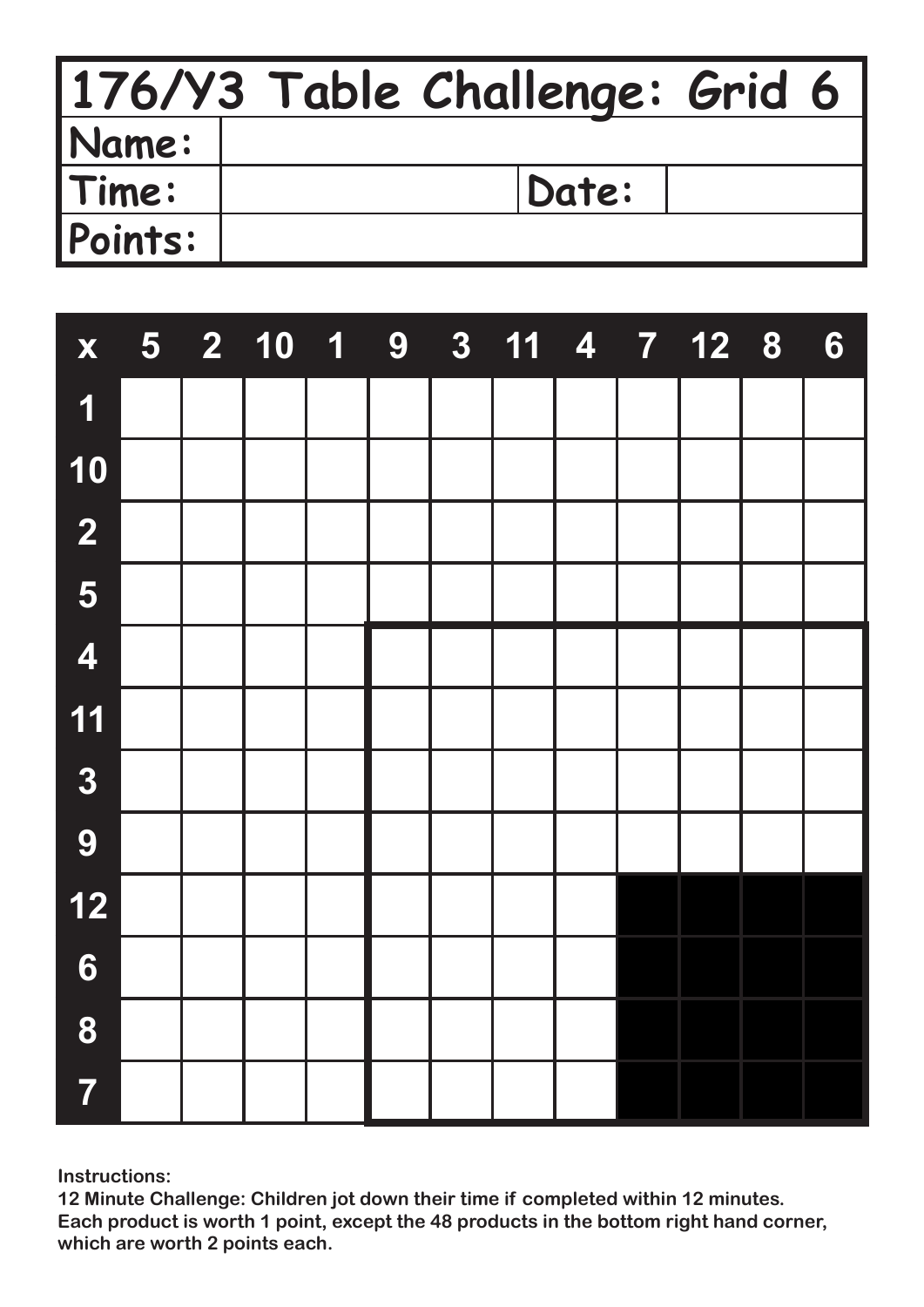|         | 176/Y3 Table Challenge: Grid 1 |
|---------|--------------------------------|
| Name:   |                                |
| Time:   | Date:                          |
| Points: |                                |

| X              | $\mathbf{2}$   | 5  | 1              | 10  | 4  | 1<br>1 | 3  | 9   | 7  | 6  | 8  | 12  |
|----------------|----------------|----|----------------|-----|----|--------|----|-----|----|----|----|-----|
| 10             | 20             | 50 | 10             | 100 | 40 | 110    | 30 | 90  | 70 | 60 | 80 | 120 |
| 1              | $\overline{2}$ | 5  | 1              | 10  | 4  | 11     | 3  | 9   | 7  | 6  | 8  | 12  |
| 5              | 10             | 25 | 5              | 50  | 20 | 55     | 15 | 45  | 35 | 30 | 40 | 60  |
| $\overline{2}$ | 4              | 10 | $\overline{2}$ | 20  | 8  | 22     | 6  | 18  | 14 | 12 | 16 | 24  |
| 3              | 6              | 15 | 3              | 30  | 12 | 33     | 9  | 27  | 21 | 18 | 24 | 36  |
| 9              | 18             | 45 | 9              | 90  | 36 | 99     | 27 | 81  | 63 | 54 | 72 | 108 |
| 4              | 8              | 20 | 4              | 40  | 16 | 44     | 12 | 36  | 28 | 24 | 32 | 48  |
| 11             | 22             | 55 | 11             | 110 | 44 | 121    | 33 | 99  | 77 | 66 | 88 | 132 |
| 6              | 12             | 30 | 6              | 60  | 24 | 66     | 18 | 54  | 42 | 36 | 48 | 72  |
| 8              | 16             | 40 | 8              | 80  | 32 | 88     | 24 | 72  | 56 | 48 | 64 | 96  |
| 12             | 24             | 60 | 12             | 120 | 48 | 132    | 36 | 108 | 84 | 72 | 96 | 144 |
| 7              | 14             | 35 | $\overline{7}$ | 70  | 28 | 21     | 21 | 63  | 49 | 42 | 56 | 84  |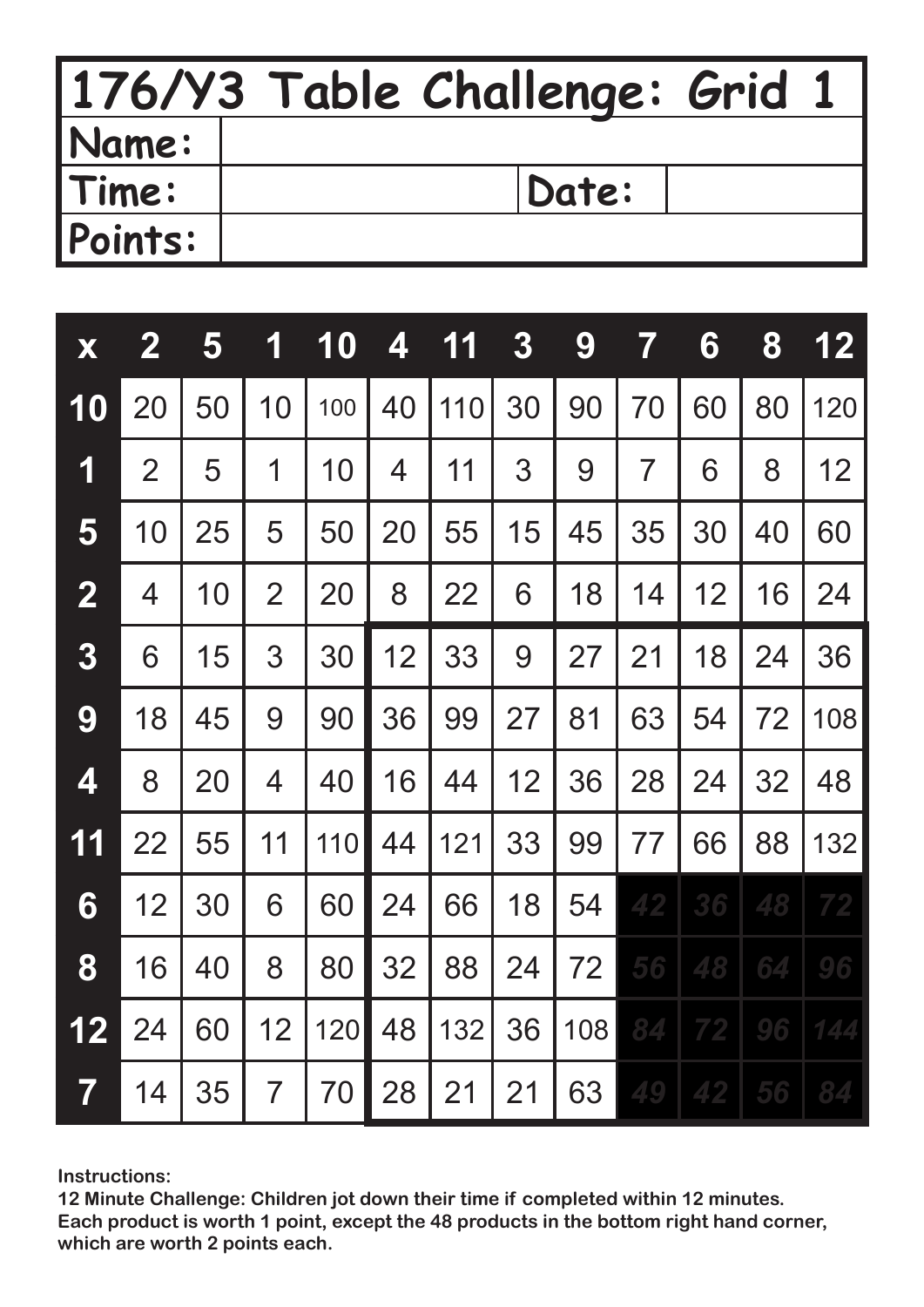|              | 176/Y3 Table Challenge: Grid 2 |  |
|--------------|--------------------------------|--|
| <b>Name:</b> |                                |  |
| Time:        | Date:                          |  |
| Points:      |                                |  |

| X                       | 10  | $\mathbf{2}$   | 5  | 1              | 4  | 9   | $\boldsymbol{3}$ | 11  | 7              | $\mathbf{2}$<br>1 | 8  | 6  |
|-------------------------|-----|----------------|----|----------------|----|-----|------------------|-----|----------------|-------------------|----|----|
| 5                       | 50  | 10             | 25 | 5              | 20 | 45  | 15               | 55  | 35             | 60                | 40 | 30 |
| 1                       | 10  | $\overline{2}$ | 5  | 1              | 4  | 9   | 3                | 11  | $\overline{7}$ | 12                | 8  | 6  |
| 10                      | 100 | 20             | 50 | 10             | 40 | 90  | 30               | 110 | 70             | 120               | 80 | 60 |
| $\overline{2}$          | 20  | 4              | 10 | $\overline{2}$ | 8  | 18  | 6                | 22  | 14             | 24                | 16 | 12 |
| 11                      | 110 | 22             | 55 | 11             | 44 | 99  | 33               | 121 | 77             | 132               | 88 | 66 |
| 3                       | 30  | 6              | 15 | 3              | 12 | 27  | 9                | 33  | 21             | 36                | 24 | 18 |
| 4                       | 40  | 8              | 20 | 4              | 16 | 36  | 12               | 44  | 28             | 48                | 32 | 24 |
| 9                       | 90  | 18             | 45 | 9              | 36 | 81  | 27               | 99  | 63             | 108               | 72 | 54 |
| $\overline{\mathbf{7}}$ | 70  | 14             | 35 | $\overline{7}$ | 28 | 63  | 21               | 21  | 49             | 84                | 56 | 42 |
| 12                      | 120 | 24             | 60 | 12             | 48 | 108 | 36               | 132 | 84             | 144               | 96 | 72 |
| 6                       | 60  | 12             | 30 | 6              | 24 | 54  | 18               | 66  | 42             | 72                | 48 | 36 |
| 8                       | 80  | 16             | 40 | 8              | 32 | 72  | 24               | 88  | 56             | 96                | 64 | 48 |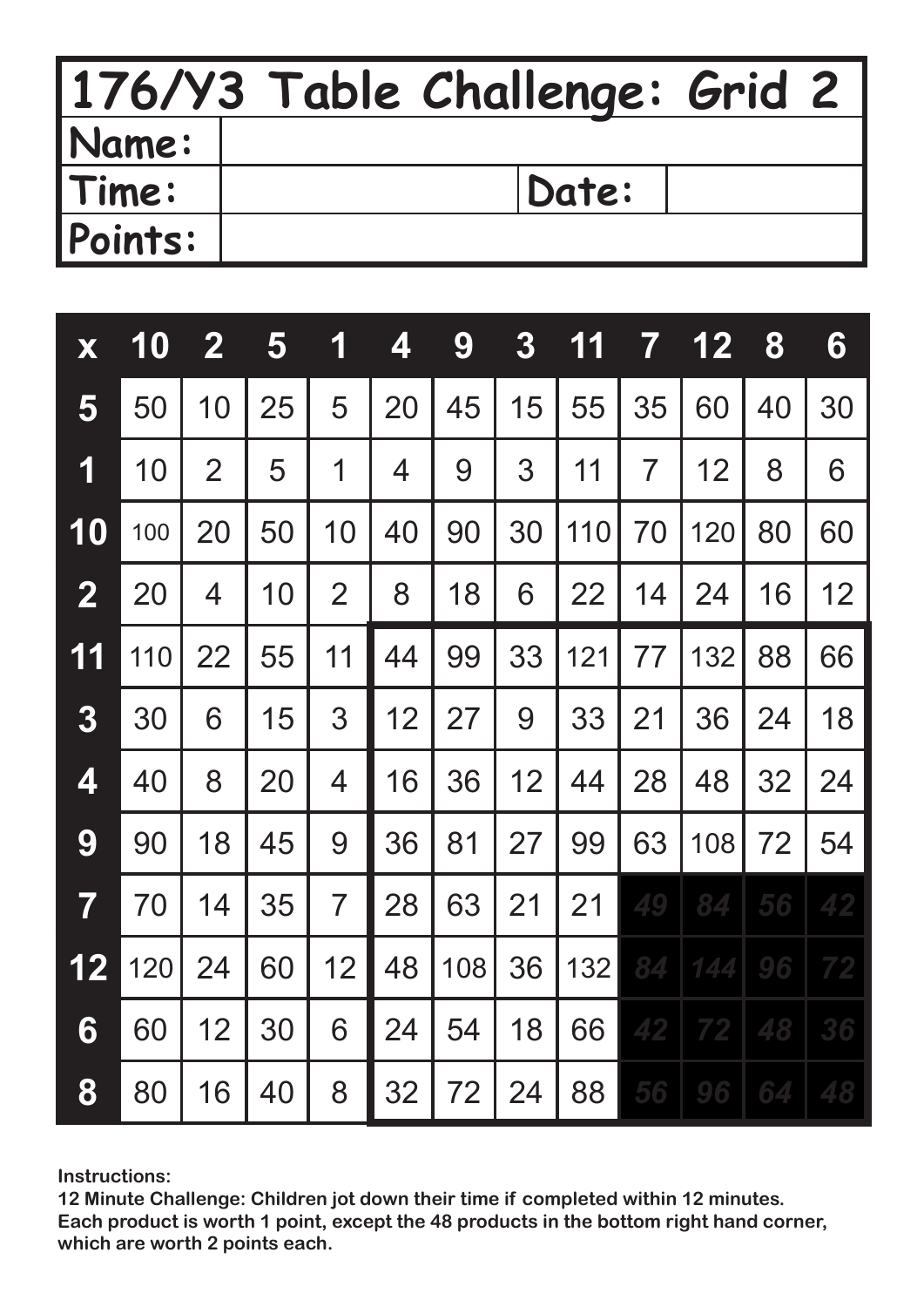|              | 176/Y3 Table Challenge: Grid 3 |
|--------------|--------------------------------|
| <b>Name:</b> |                                |
| Time:        | Date:                          |
| Points:      |                                |

| X                       | 10  | 5  | $\mathbf 2$    | 1              | 11  | 4  | 3  | 9   | 6  | 12  | 8  | 7              |
|-------------------------|-----|----|----------------|----------------|-----|----|----|-----|----|-----|----|----------------|
| 5                       | 50  | 25 | 10             | 5              | 55  | 20 | 15 | 45  | 30 | 60  | 40 | 35             |
| $\overline{\mathbf{2}}$ | 20  | 10 | 4              | $\overline{2}$ | 22  | 8  | 6  | 18  | 12 | 24  | 16 | 14             |
| 10                      | 100 | 50 | 20             | 10             | 110 | 40 | 30 | 90  | 60 | 120 | 80 | 70             |
| 1                       | 10  | 5  | $\overline{2}$ | 1              | 11  | 4  | 3  | 9   | 6  | 12  | 8  | $\overline{7}$ |
| 4                       | 40  | 20 | 8              | 4              | 44  | 16 | 12 | 36  | 24 | 48  | 32 | 28             |
| 11                      | 110 | 55 | 22             | 11             | 121 | 44 | 33 | 99  | 66 | 132 | 88 | 77             |
| 3                       | 30  | 15 | 6              | 3              | 33  | 12 | 9  | 27  | 18 | 36  | 24 | 21             |
| 9                       | 90  | 45 | 18             | 9              | 99  | 36 | 27 | 81  | 54 | 108 | 72 | 63             |
| 6                       | 60  | 30 | 12             | 6              | 66  | 24 | 18 | 54  | 36 | 72  | 48 | 42             |
| 12                      | 120 | 60 | 24             | 12             | 132 | 48 | 36 | 108 | 72 | 144 | 96 | 84             |
| 7                       | 70  | 35 | 14             | $\overline{7}$ | 21  | 28 | 21 | 63  | 42 | 84  | 56 | 49             |
| 8                       | 80  | 40 | 16             | 8              | 88  | 32 | 24 | 72  | 48 | 96  | 64 | 56             |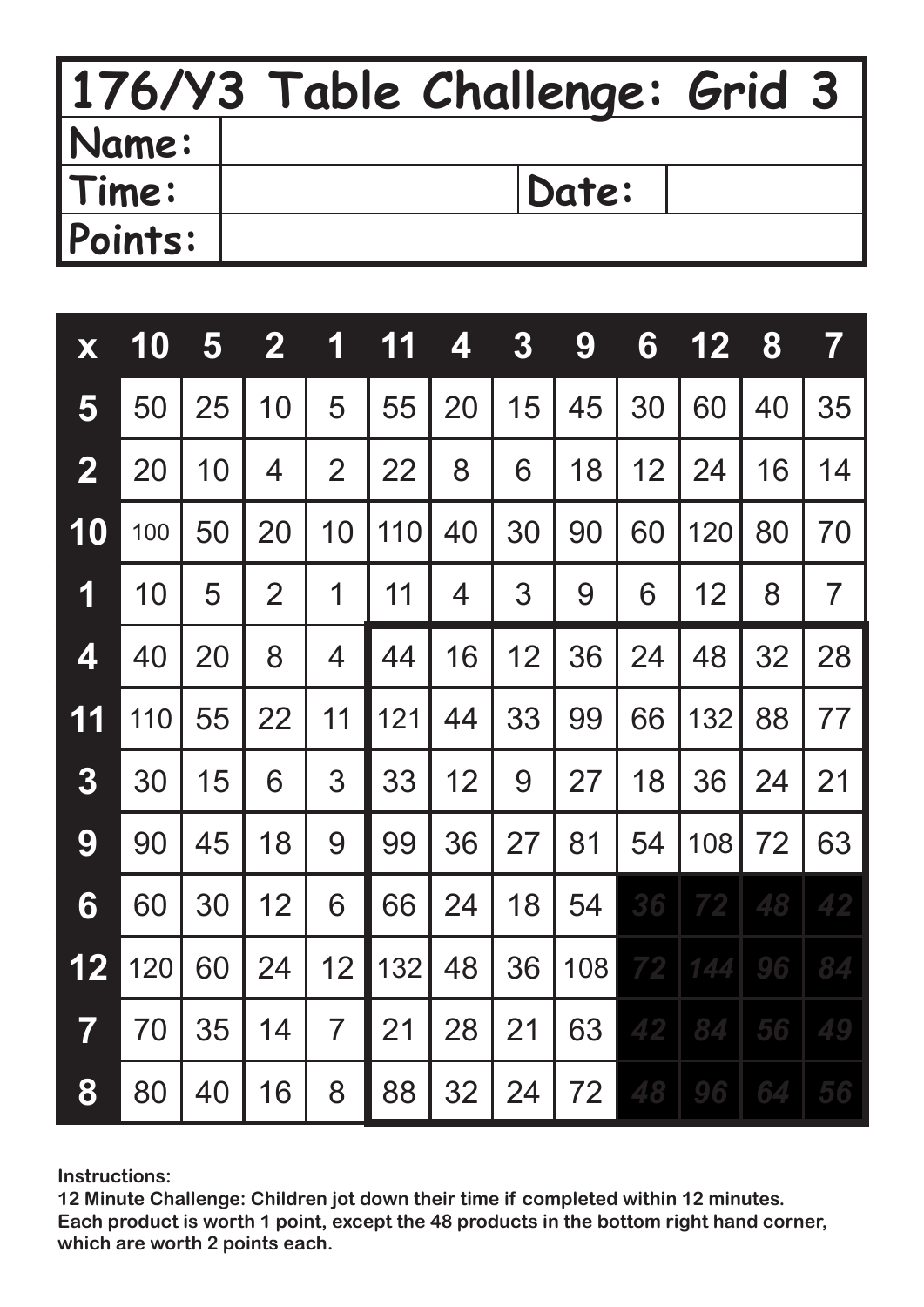|         | 176/Y3 Table Challenge: Grid 4 |
|---------|--------------------------------|
| Name:   |                                |
| Time:   | Date:                          |
| Points: |                                |

| X              | 1              | 10  | $\mathbf{2}$   | 5  | $\boldsymbol{3}$ | 9   | 11  | 4  | 7              | 6  | 12  | 8  |
|----------------|----------------|-----|----------------|----|------------------|-----|-----|----|----------------|----|-----|----|
| $\overline{2}$ | $\overline{2}$ | 20  | 4              | 10 | 6                | 18  | 22  | 8  | 14             | 12 | 24  | 16 |
| 10             | 10             | 100 | 20             | 50 | 30               | 90  | 110 | 40 | 70             | 60 | 120 | 80 |
| 1              | 1              | 10  | $\overline{2}$ | 5  | 3                | 9   | 11  | 4  | $\overline{7}$ | 6  | 12  | 8  |
| 5              | 5              | 50  | 10             | 25 | 15               | 45  | 55  | 20 | 35             | 30 | 60  | 40 |
| 3              | 3              | 30  | 6              | 15 | 9                | 27  | 33  | 12 | 21             | 18 | 36  | 24 |
| 9              | 9              | 90  | 18             | 45 | 27               | 81  | 99  | 36 | 63             | 54 | 108 | 72 |
| 4              | 4              | 40  | 8              | 20 | 12               | 36  | 44  | 16 | 28             | 24 | 48  | 32 |
| 11             | 11             | 110 | 22             | 55 | 33               | 99  | 121 | 44 | 77             | 66 | 132 | 88 |
| 7              | $\overline{7}$ | 70  | 14             | 35 | 21               | 63  | 21  | 28 | 49             | 42 | 84  | 56 |
| 8              | 8              | 80  | 16             | 40 | 24               | 72  | 88  | 32 | 56             | 48 | 96  | 64 |
| 6              | 6              | 60  | 12             | 30 | 18               | 54  | 66  | 24 | 42             | 36 | 72  | 48 |
| 12             | 12             | 120 | 24             | 60 | 36               | 108 | 132 | 48 | 84             | 72 | 144 | 96 |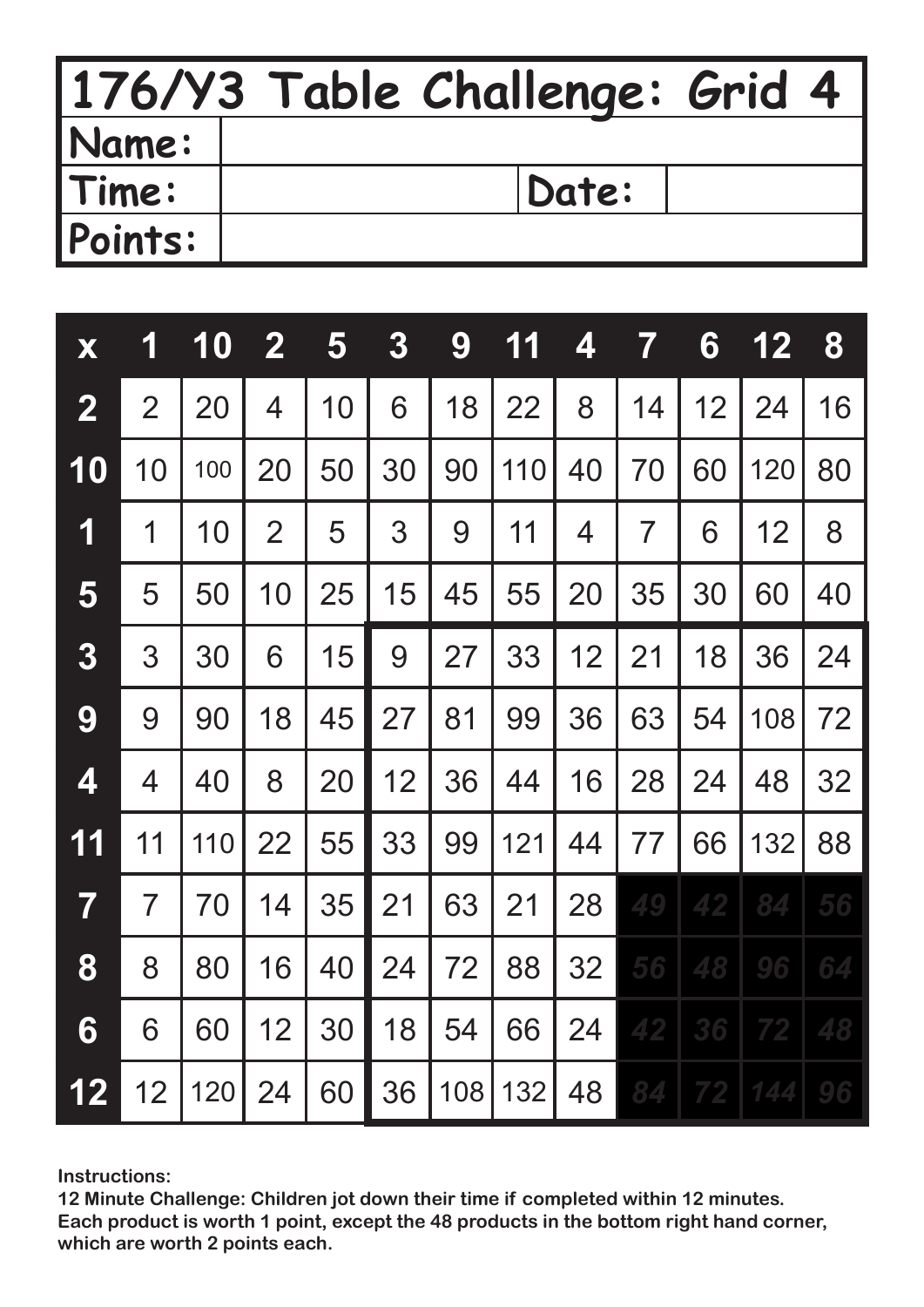|         | 176/Y3 Table Challenge: Grid 5 |  |
|---------|--------------------------------|--|
| Name:   |                                |  |
| Time:   | Date:                          |  |
| Points: |                                |  |

| X                       | 5  | 1              | 10  | $\mathbf{2}$   | 9   | 4  | 11  | $\boldsymbol{3}$ | 12  | 8  | 6  | $\overline{\mathbf{7}}$ |
|-------------------------|----|----------------|-----|----------------|-----|----|-----|------------------|-----|----|----|-------------------------|
| 1                       | 5  | 1              | 10  | $\overline{2}$ | 9   | 4  | 11  | 3                | 12  | 8  | 6  | $\overline{7}$          |
| 5                       | 25 | 5              | 50  | 10             | 45  | 20 | 55  | 15               | 60  | 40 | 30 | 35                      |
| $\overline{2}$          | 10 | $\overline{2}$ | 20  | 4              | 18  | 8  | 22  | 6                | 24  | 16 | 12 | 14                      |
| 10                      | 50 | 10             | 100 | 20             | 90  | 40 | 110 | 30               | 120 | 80 | 60 | 70                      |
| 4                       | 20 | 4              | 40  | 8              | 36  | 16 | 44  | 12               | 48  | 32 | 24 | 28                      |
| 9                       | 45 | 9              | 90  | 18             | 81  | 36 | 99  | 27               | 108 | 72 | 54 | 63                      |
| 3                       | 15 | 3              | 30  | 6              | 27  | 12 | 33  | 9                | 36  | 24 | 18 | 21                      |
| 11                      | 55 | 11             | 110 | 22             | 99  | 44 | 121 | 33               | 132 | 88 | 66 | 77                      |
| 8                       | 40 | 8              | 80  | 16             | 72  | 32 | 88  | 24               | 96  | 64 | 48 | 56                      |
| $\overline{\mathbf{7}}$ | 35 | $\overline{7}$ | 70  | 14             | 63  | 28 | 21  | 21               | 84  | 56 | 42 | 49                      |
| 12                      | 60 | 12             | 120 | 24             | 108 | 48 | 132 | 36               | 144 | 96 | 72 | 84                      |
| 6                       | 30 | 6              | 60  | 12             | 54  | 24 | 66  | 18               | 72  | 48 | 36 | 42                      |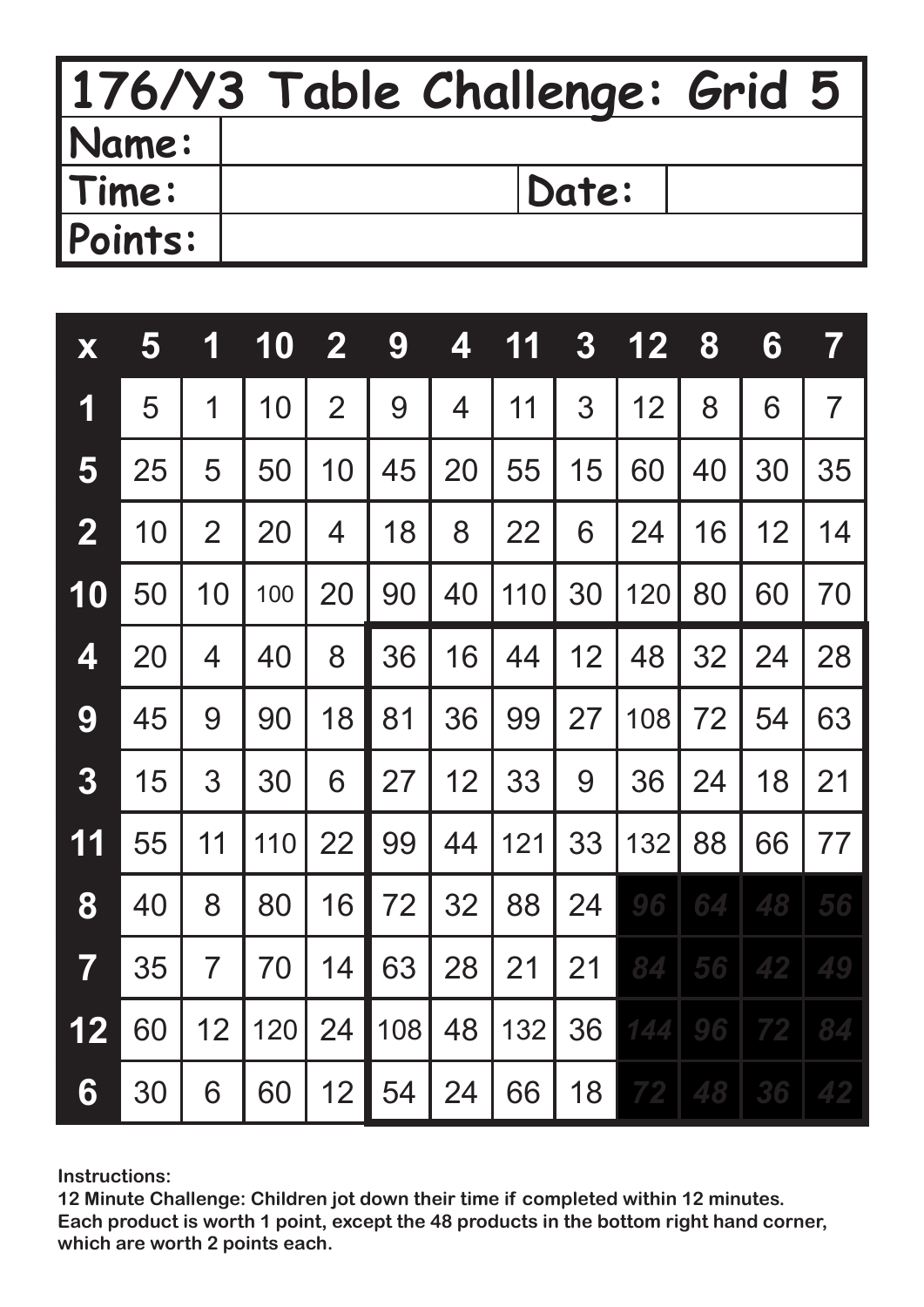|         | 176/Y3 Table Challenge: Grid 6 |
|---------|--------------------------------|
| Name:   |                                |
| Time:   | Date:                          |
| Points: |                                |

| X              | 5  | $\mathbf{2}$   | 10  | 1              | 9   | 3  | 11  | 4  | 7  | 12  | 8  | 6  |
|----------------|----|----------------|-----|----------------|-----|----|-----|----|----|-----|----|----|
| 1              | 5  | $\overline{2}$ | 10  | 1              | 9   | 3  | 11  | 4  | 7  | 12  | 8  | 6  |
| 10             | 50 | 20             | 100 | 10             | 90  | 30 | 110 | 40 | 70 | 120 | 80 | 60 |
| $\overline{2}$ | 10 | 4              | 20  | $\overline{2}$ | 18  | 6  | 22  | 8  | 14 | 24  | 16 | 12 |
| 5              | 25 | 10             | 50  | 5              | 45  | 15 | 55  | 20 | 35 | 60  | 40 | 30 |
| 4              | 20 | 8              | 40  | 4              | 36  | 12 | 44  | 16 | 28 | 48  | 32 | 24 |
| 11             | 55 | 22             | 110 | 11             | 99  | 33 | 121 | 44 | 77 | 132 | 88 | 66 |
| 3              | 15 | 6              | 30  | 3              | 27  | 9  | 33  | 12 | 21 | 36  | 24 | 18 |
| 9              | 45 | 18             | 90  | 9              | 81  | 27 | 99  | 36 | 63 | 108 | 72 | 54 |
| 12             | 60 | 24             | 120 | 12             | 108 | 36 | 132 | 48 | 84 | 144 | 96 | 72 |
| 6              | 30 | 12             | 60  | 6              | 54  | 18 | 66  | 24 | 42 | 72  | 48 | 36 |
| 8              | 40 | 16             | 80  | 8              | 72  | 24 | 88  | 32 | 56 | 96  | 64 | 48 |
| 7              | 35 | 14             | 70  | $\overline{7}$ | 63  | 21 | 21  | 28 | 49 | 84  | 56 | 42 |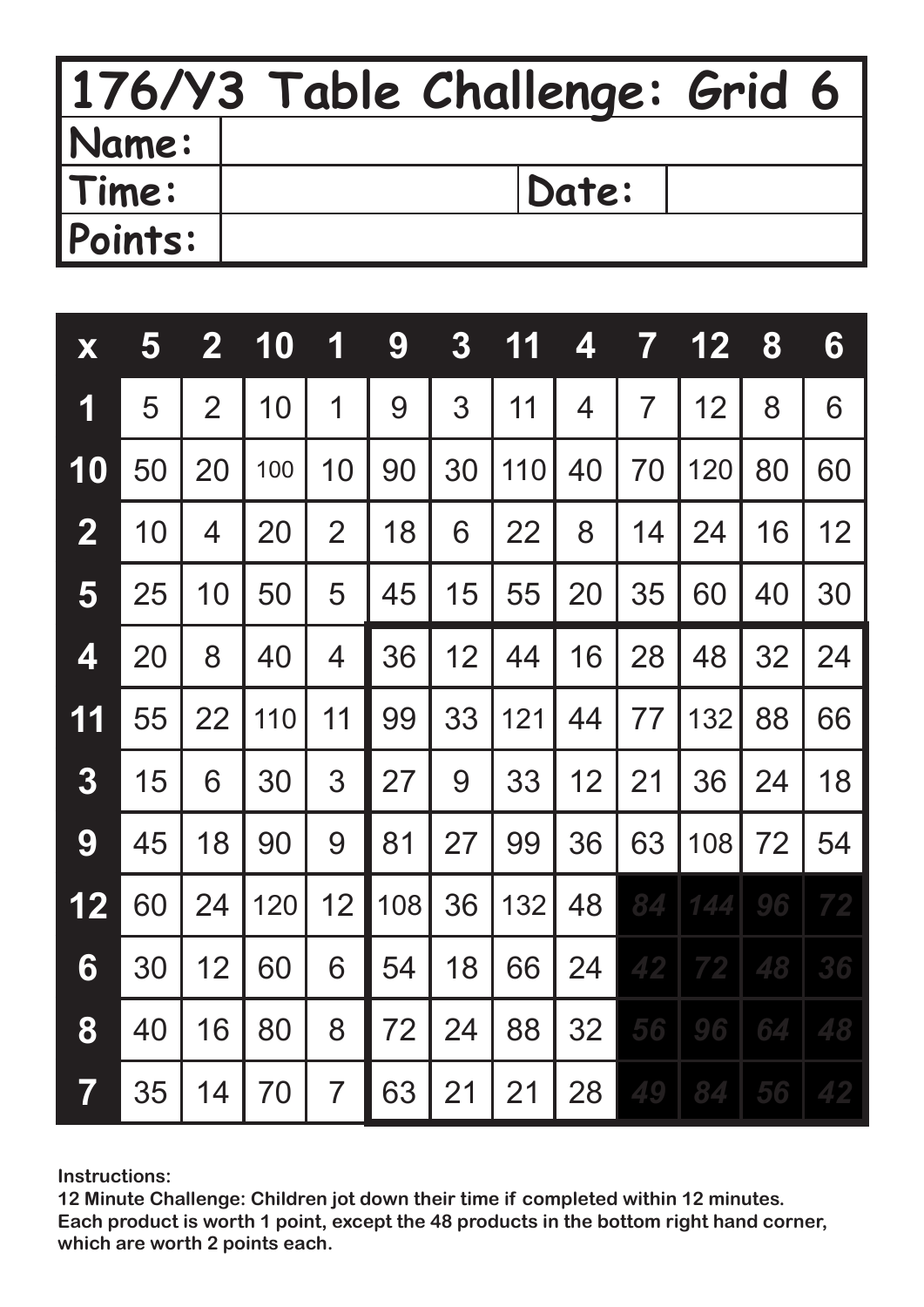|              | 80/Y2 Table Challenge: Grid 1 |
|--------------|-------------------------------|
| <b>Name:</b> |                               |
| Time:        | Date:                         |
| Points:      |                               |

| X                       | $2 \quad 5$ | $\overline{\mathbf{1}}$ |  | 10 4 11 | 3 | 9 | <b>Q</b> | 6 | 8 | $12$ |
|-------------------------|-------------|-------------------------|--|---------|---|---|----------|---|---|------|
| 10                      |             |                         |  |         |   |   |          |   |   |      |
| $\overline{\mathbf{1}}$ |             |                         |  |         |   |   |          |   |   |      |
| 5                       |             |                         |  |         |   |   |          |   |   |      |
| $\overline{\mathbf{2}}$ |             |                         |  |         |   |   |          |   |   |      |
| $\overline{3}$          |             |                         |  |         |   |   |          |   |   |      |
| 9                       |             |                         |  |         |   |   |          |   |   |      |
| $\overline{\mathbf{4}}$ |             |                         |  |         |   |   |          |   |   |      |
| 11                      |             |                         |  |         |   |   |          |   |   |      |
| $6\phantom{1}6$         |             |                         |  |         |   |   |          |   |   |      |
| 8                       |             |                         |  |         |   |   |          |   |   |      |
| $12$                    |             |                         |  |         |   |   |          |   |   |      |
| $\overline{7}$          |             |                         |  |         |   |   |          |   |   |      |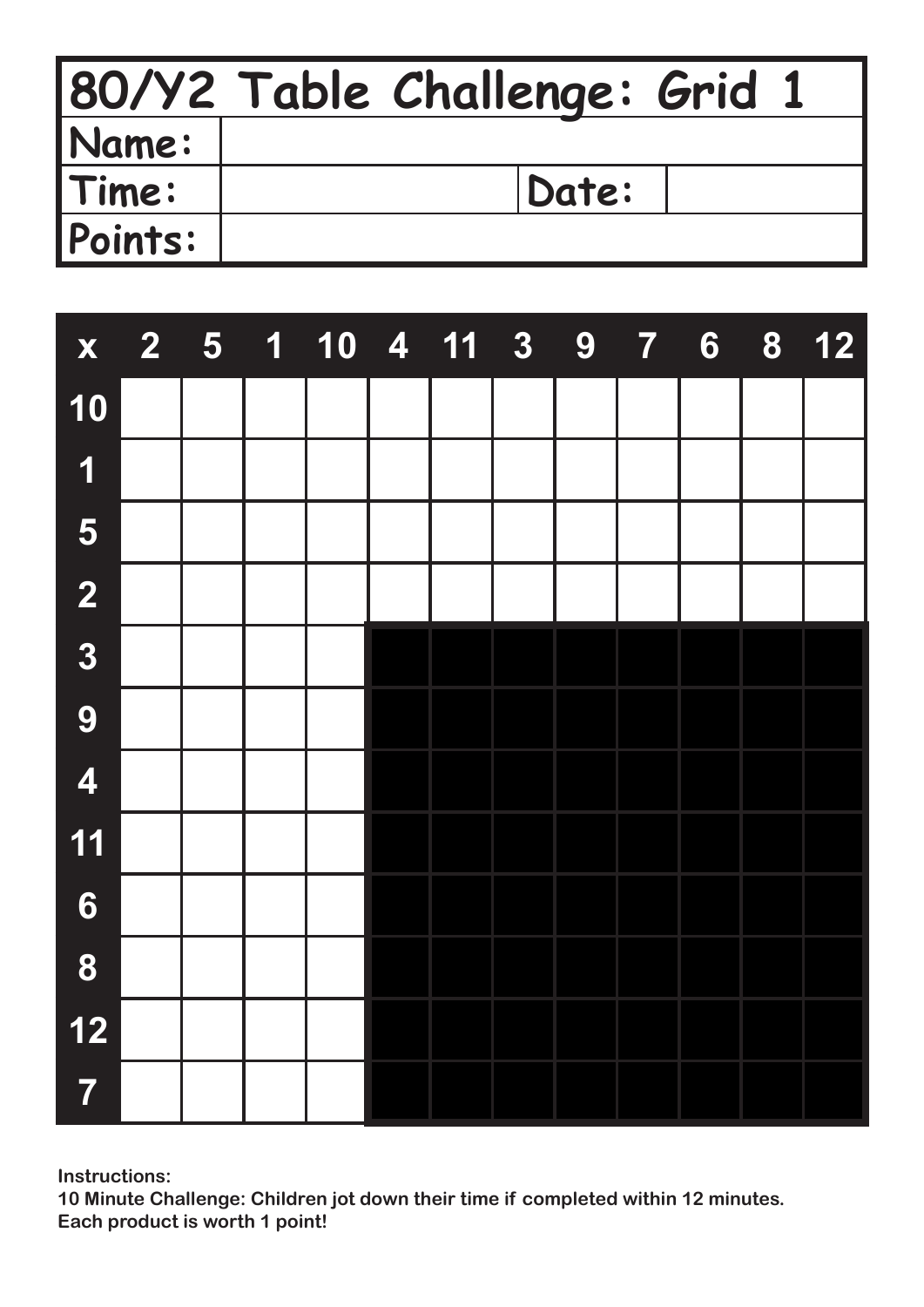|         | 80/Y2 Table Challenge: Grid 2 |
|---------|-------------------------------|
| Name:   |                               |
| Time:   | Date:                         |
| Points: |                               |

| X                       | $\begin{array}{ c c c }\hline \textbf{10} & \textbf{2} & \textbf{5} \\ \hline \end{array}$ | $\overline{\mathbf{1}}$ | $\overline{\mathbf{4}}$ | 9 |  | $3 \overline{11}$ $\overline{7}$ $\overline{12}$ $\overline{8}$ | $6\phantom{1}$ |
|-------------------------|--------------------------------------------------------------------------------------------|-------------------------|-------------------------|---|--|-----------------------------------------------------------------|----------------|
| 5                       |                                                                                            |                         |                         |   |  |                                                                 |                |
| $\overline{\mathbf{1}}$ |                                                                                            |                         |                         |   |  |                                                                 |                |
| 10                      |                                                                                            |                         |                         |   |  |                                                                 |                |
| $\overline{2}$          |                                                                                            |                         |                         |   |  |                                                                 |                |
| 11                      |                                                                                            |                         |                         |   |  |                                                                 |                |
| $\overline{\mathbf{3}}$ |                                                                                            |                         |                         |   |  |                                                                 |                |
| $\overline{\mathbf{4}}$ |                                                                                            |                         |                         |   |  |                                                                 |                |
| 9                       |                                                                                            |                         |                         |   |  |                                                                 |                |
| $\overline{7}$          |                                                                                            |                         |                         |   |  |                                                                 |                |
| $12$                    |                                                                                            |                         |                         |   |  |                                                                 |                |
| $\boldsymbol{6}$        |                                                                                            |                         |                         |   |  |                                                                 |                |
| 8                       |                                                                                            |                         |                         |   |  |                                                                 |                |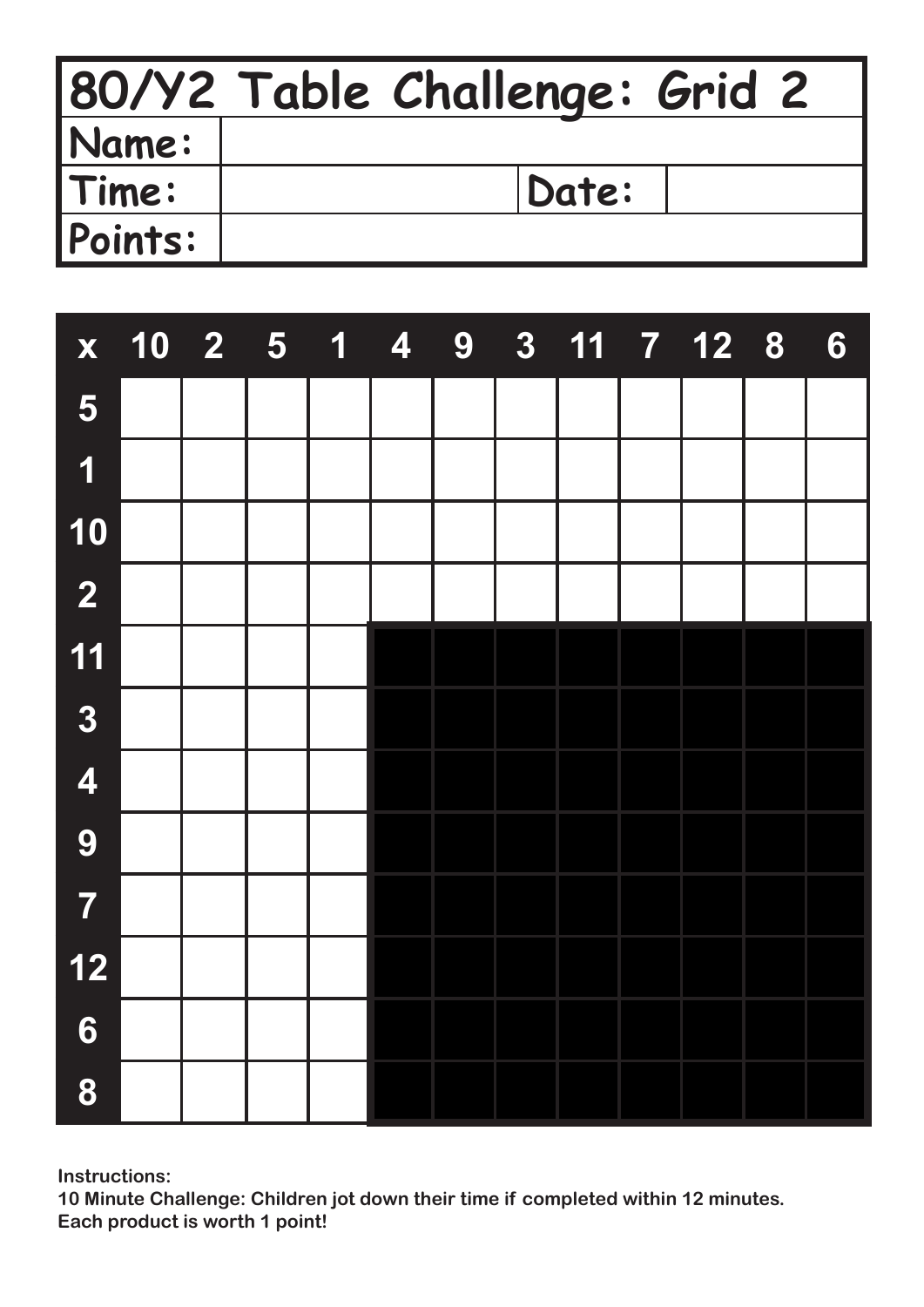|              | 80/Y2 Table Challenge: Grid 3 |
|--------------|-------------------------------|
| <b>Name:</b> |                               |
| Time:        | Date:                         |
| Points:      |                               |

| X                       |  | $\begin{array}{ c c c c c }\n\hline\n10 & 5 & 2 & 1\n\end{array}$ | $\overline{11}$ | $\overline{\mathbf{4}}$ | 8 | 9 | 6 <sup>1</sup> | 12 8 | <b>R</b> |
|-------------------------|--|-------------------------------------------------------------------|-----------------|-------------------------|---|---|----------------|------|----------|
| 5                       |  |                                                                   |                 |                         |   |   |                |      |          |
| $\overline{2}$          |  |                                                                   |                 |                         |   |   |                |      |          |
| 10                      |  |                                                                   |                 |                         |   |   |                |      |          |
| $\overline{\mathbf{1}}$ |  |                                                                   |                 |                         |   |   |                |      |          |
| $\overline{\mathbf{4}}$ |  |                                                                   |                 |                         |   |   |                |      |          |
| 11                      |  |                                                                   |                 |                         |   |   |                |      |          |
| $\overline{3}$          |  |                                                                   |                 |                         |   |   |                |      |          |
| 9                       |  |                                                                   |                 |                         |   |   |                |      |          |
| $\boldsymbol{6}$        |  |                                                                   |                 |                         |   |   |                |      |          |
| $12$                    |  |                                                                   |                 |                         |   |   |                |      |          |
| $\overline{7}$          |  |                                                                   |                 |                         |   |   |                |      |          |
| 8                       |  |                                                                   |                 |                         |   |   |                |      |          |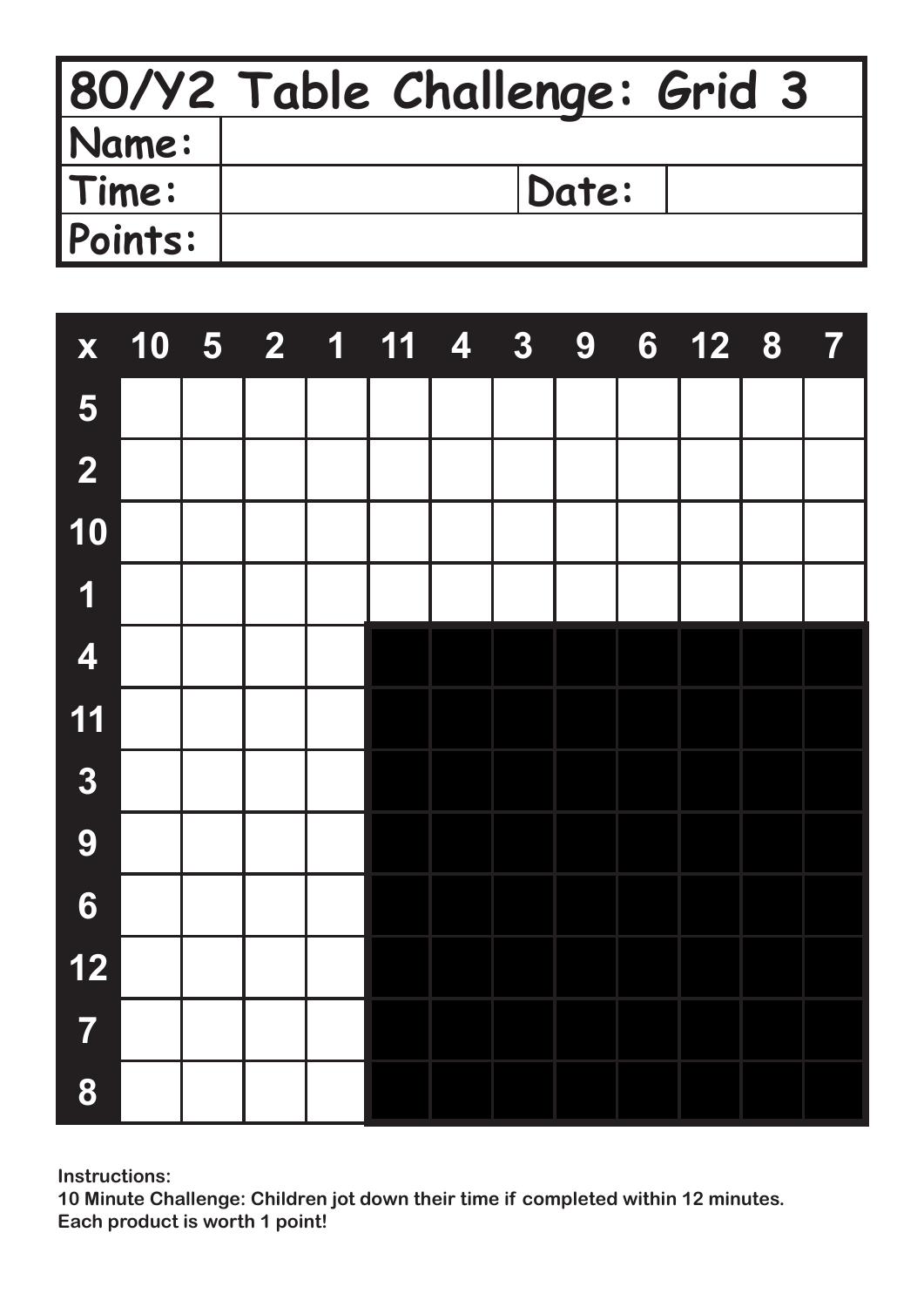|              | 80/Y2 Table Challenge: Grid 4 |
|--------------|-------------------------------|
| <b>Name:</b> |                               |
| Time:        | Date:                         |
| Points:      |                               |

| X                       | 1<br><b>Service Service</b> | $\begin{array}{ c c c }\n\hline\n10 & 2 & 5 \\ \hline\n\end{array}$ | 3 <sup>1</sup> | 9 | $11 \quad 4$ | $\overline{7}$ | $6\phantom{1}$ | 12 8 |  |
|-------------------------|-----------------------------|---------------------------------------------------------------------|----------------|---|--------------|----------------|----------------|------|--|
| $\overline{2}$          |                             |                                                                     |                |   |              |                |                |      |  |
| 10                      |                             |                                                                     |                |   |              |                |                |      |  |
| $\overline{\mathbf{1}}$ |                             |                                                                     |                |   |              |                |                |      |  |
| 5                       |                             |                                                                     |                |   |              |                |                |      |  |
| $\overline{\mathbf{3}}$ |                             |                                                                     |                |   |              |                |                |      |  |
| 9                       |                             |                                                                     |                |   |              |                |                |      |  |
| $\overline{\mathbf{4}}$ |                             |                                                                     |                |   |              |                |                |      |  |
| 11                      |                             |                                                                     |                |   |              |                |                |      |  |
| $\overline{7}$          |                             |                                                                     |                |   |              |                |                |      |  |
| 8                       |                             |                                                                     |                |   |              |                |                |      |  |
| $\boldsymbol{6}$        |                             |                                                                     |                |   |              |                |                |      |  |
| $12$                    |                             |                                                                     |                |   |              |                |                |      |  |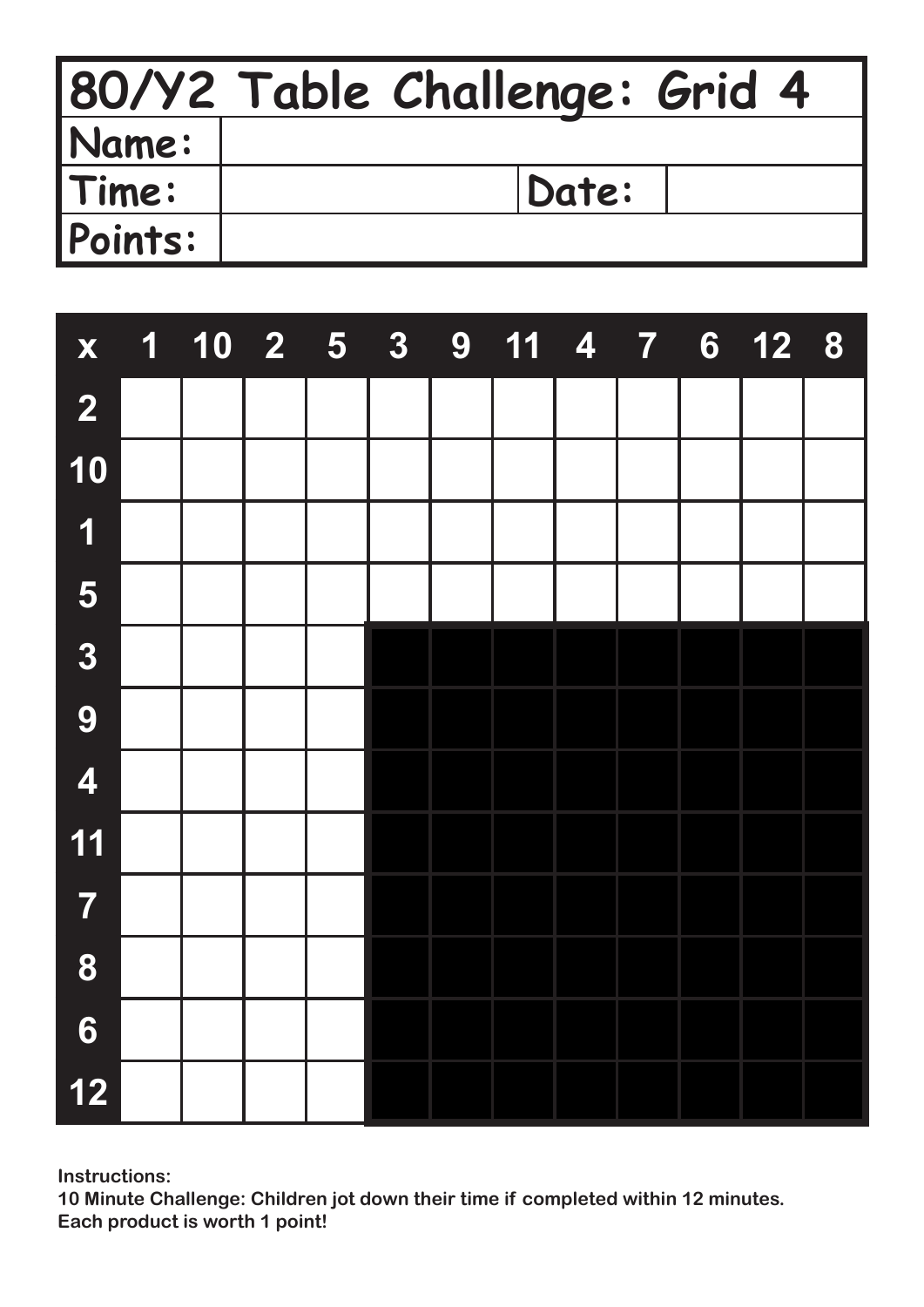|              | 80/Y2 Table Challenge: Grid 5 |
|--------------|-------------------------------|
| <b>Name:</b> |                               |
| Time:        | Date:                         |
| Points:      |                               |

| X                       | 5 <sub>1</sub> | $\overline{\mathbf{1}}$<br><b>Service Service</b> | 10 2 9 |  | 4 11 3 12 8 |  | 6 | $\overline{7}$ |
|-------------------------|----------------|---------------------------------------------------|--------|--|-------------|--|---|----------------|
| $\overline{\mathbf{1}}$ |                |                                                   |        |  |             |  |   |                |
| 5                       |                |                                                   |        |  |             |  |   |                |
| $\overline{2}$          |                |                                                   |        |  |             |  |   |                |
| 10                      |                |                                                   |        |  |             |  |   |                |
| $\overline{\mathbf{4}}$ |                |                                                   |        |  |             |  |   |                |
| 9                       |                |                                                   |        |  |             |  |   |                |
| $\overline{\mathbf{3}}$ |                |                                                   |        |  |             |  |   |                |
| 11                      |                |                                                   |        |  |             |  |   |                |
| 8                       |                |                                                   |        |  |             |  |   |                |
| 7                       |                |                                                   |        |  |             |  |   |                |
| $12$                    |                |                                                   |        |  |             |  |   |                |
| $6\phantom{1}6$         |                |                                                   |        |  |             |  |   |                |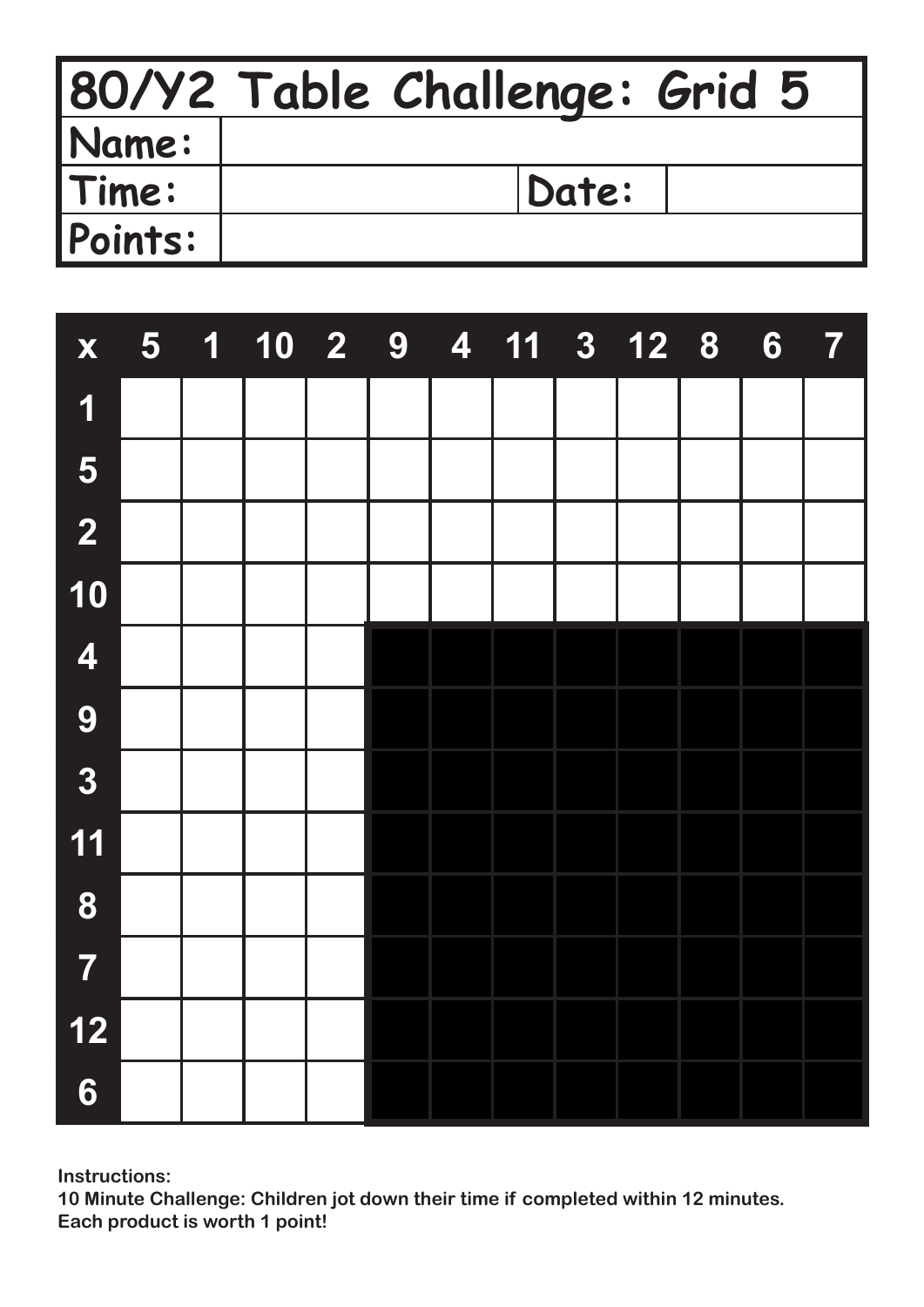|         | 80/Y2 Table Challenge: Grid 6 |
|---------|-------------------------------|
| Name:   |                               |
| Time:   | Date:                         |
| Points: |                               |

| $\mathbf{X}$            | 5 <sub>1</sub> | 2 10 1 | $\overline{\phantom{a}}$ 9 |  |  | 3 11 4 7 12 8 | 6 |
|-------------------------|----------------|--------|----------------------------|--|--|---------------|---|
| $\overline{\mathbf{1}}$ |                |        |                            |  |  |               |   |
| 10                      |                |        |                            |  |  |               |   |
| $\overline{\mathbf{2}}$ |                |        |                            |  |  |               |   |
| 5                       |                |        |                            |  |  |               |   |
| $\overline{\mathbf{4}}$ |                |        |                            |  |  |               |   |
| 11                      |                |        |                            |  |  |               |   |
| $\overline{\mathbf{3}}$ |                |        |                            |  |  |               |   |
| 9                       |                |        |                            |  |  |               |   |
| $12$                    |                |        |                            |  |  |               |   |
| $6\phantom{1}$          |                |        |                            |  |  |               |   |
| 8                       |                |        |                            |  |  |               |   |
| $\overline{7}$          |                |        |                            |  |  |               |   |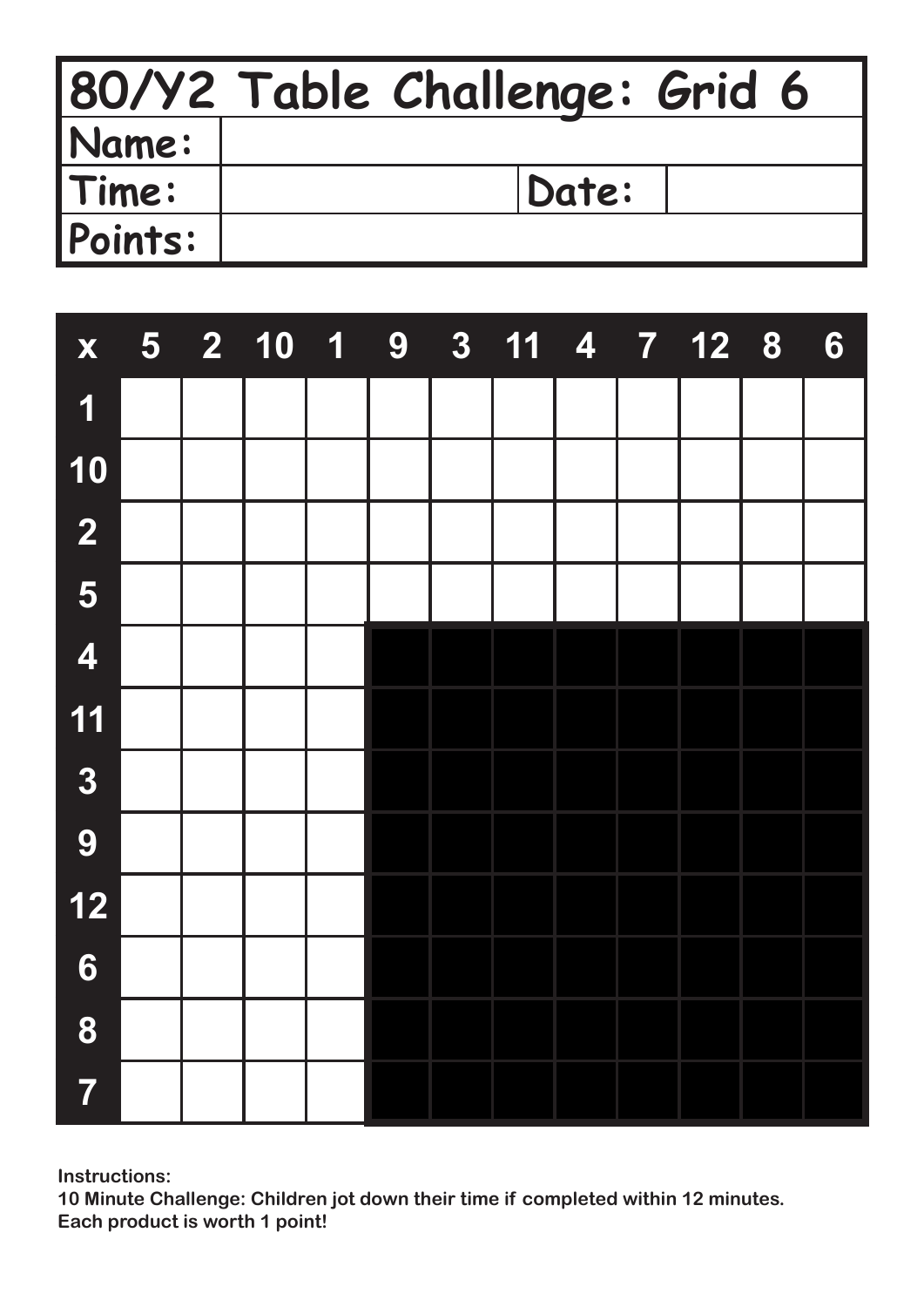|         | 80/Y2 Table Challenge: Grid 1 |
|---------|-------------------------------|
| Name:   |                               |
| Time:   | Date:                         |
| Points: |                               |

| X              | $\mathbf{2}$   | 5  | 1              | 10  | 4  | 11  | $\boldsymbol{3}$ | 9   | 7              | 6  | 8  | 12  |
|----------------|----------------|----|----------------|-----|----|-----|------------------|-----|----------------|----|----|-----|
| 10             | 20             | 50 | 10             | 100 | 40 | 110 | 30               | 90  | 70             | 60 | 80 | 120 |
| 1              | $\overline{2}$ | 5  | 1              | 10  | 4  | 11  | 3                | 9   | $\overline{7}$ | 6  | 8  | 12  |
| 5              | 10             | 25 | 5              | 50  | 20 | 55  | 15               | 45  | 35             | 30 | 40 | 60  |
| $\overline{2}$ | 4              | 10 | $\overline{2}$ | 20  | 8  | 22  | 6                | 18  | 14             | 12 | 16 | 24  |
| 3              | 6              | 15 | 3              | 30  | 12 | 33  | $\Theta$         | 27  | 21             | 18 | 24 | 36  |
| 9              | 18             | 45 | 9              | 90  | 36 | 99  | 27               | 81  | 63             | 54 | 72 | 108 |
| 4              | 8              | 20 | 4              | 40  | 16 | 44  | 12               | 36  | 28             | 24 | 32 | 48  |
| 11             | 22             | 55 | 11             | 110 | 44 | 121 | 33               | 99  | 77             | 66 | 88 | 132 |
| 6              | 12             | 30 | 6              | 60  | 24 | 66  | 18               | 54  | 42             | 36 | 48 | 72  |
| 8              | 16             | 40 | 8              | 80  | 32 | 88  | 24               | 72  | 56             | 48 | 64 | 96  |
| 12             | 24             | 60 | 12             | 120 | 48 | 132 | 36               | 108 | 84             | 72 | 96 | 144 |
| 7              | 14             | 35 | $\overline{7}$ | 70  | 28 | 21  | 21               | 63  | 49             | 42 | 56 | 84  |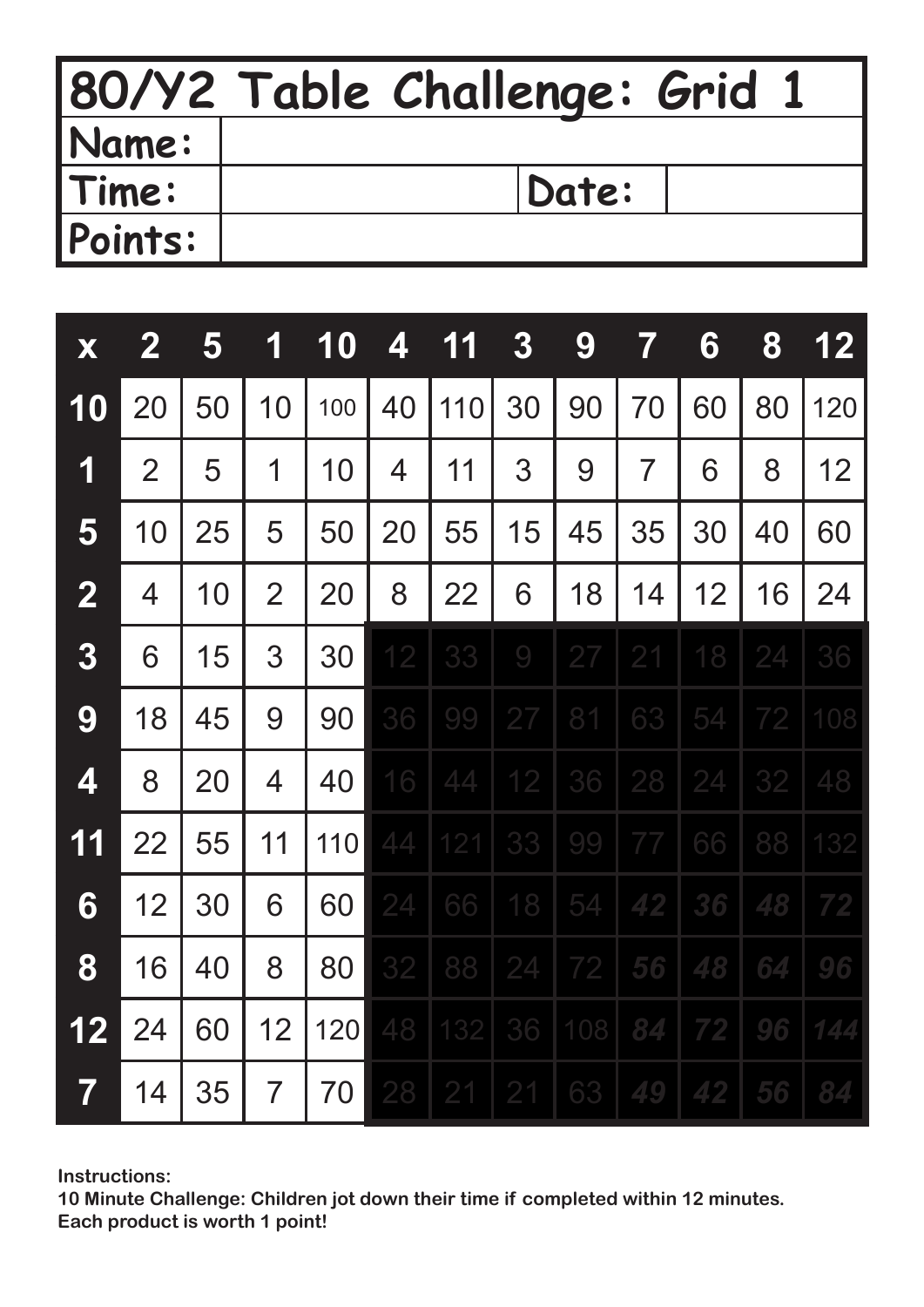|         | 80/Y2 Table Challenge: Grid 2 |
|---------|-------------------------------|
| Name:   |                               |
| Time:   | Date:                         |
| Points: |                               |

| X                       | 10  | $\mathbf{2}$   | 5  | 1              | 4  | 9   | 3        | 1<br>1 | 7              | 12  | 8  | 6  |
|-------------------------|-----|----------------|----|----------------|----|-----|----------|--------|----------------|-----|----|----|
| 5                       | 50  | 10             | 25 | 5              | 20 | 45  | 15       | 55     | 35             | 60  | 40 | 30 |
| 1                       | 10  | $\overline{2}$ | 5  | 1              | 4  | 9   | 3        | 11     | $\overline{7}$ | 12  | 8  | 6  |
| 10                      | 100 | 20             | 50 | 10             | 40 | 90  | 30       | 110    | 70             | 120 | 80 | 60 |
| $\boldsymbol{2}$        | 20  | 4              | 10 | $\overline{2}$ | 8  | 18  | 6        | 22     | 14             | 24  | 16 | 12 |
| 11                      | 110 | 22             | 55 | 11             | 44 | 99  | 33       | 121    | 77             | 132 | 88 | 66 |
| 3                       | 30  | 6              | 15 | 3              | 12 | 27  | $\Theta$ | 33     | 21             | 36  | 24 | 18 |
| 4                       | 40  | 8              | 20 | 4              | 16 | 36  | 12       | 44     | 28             | 48  | 32 | 24 |
| 9                       | 90  | 18             | 45 | 9              | 36 | 81  | 27       | 99     | 63             | 108 | 72 | 54 |
| $\overline{\mathbf{7}}$ | 70  | 14             | 35 | $\overline{7}$ | 28 | 63  | 21       | 21     | 49             | 84  | 56 | 42 |
| 12                      | 120 | 24             | 60 | 12             | 48 | 108 | 36       | 132    | 84             | 144 | 96 | 72 |
| 6                       | 60  | 12             | 30 | 6              | 24 | 54  | 18       | 66     | 42             | 72  | 48 | 36 |
| 8                       | 80  | 16             | 40 | 8              | 32 | 72  | 24       | 88     | 56             | 96  | 64 | 48 |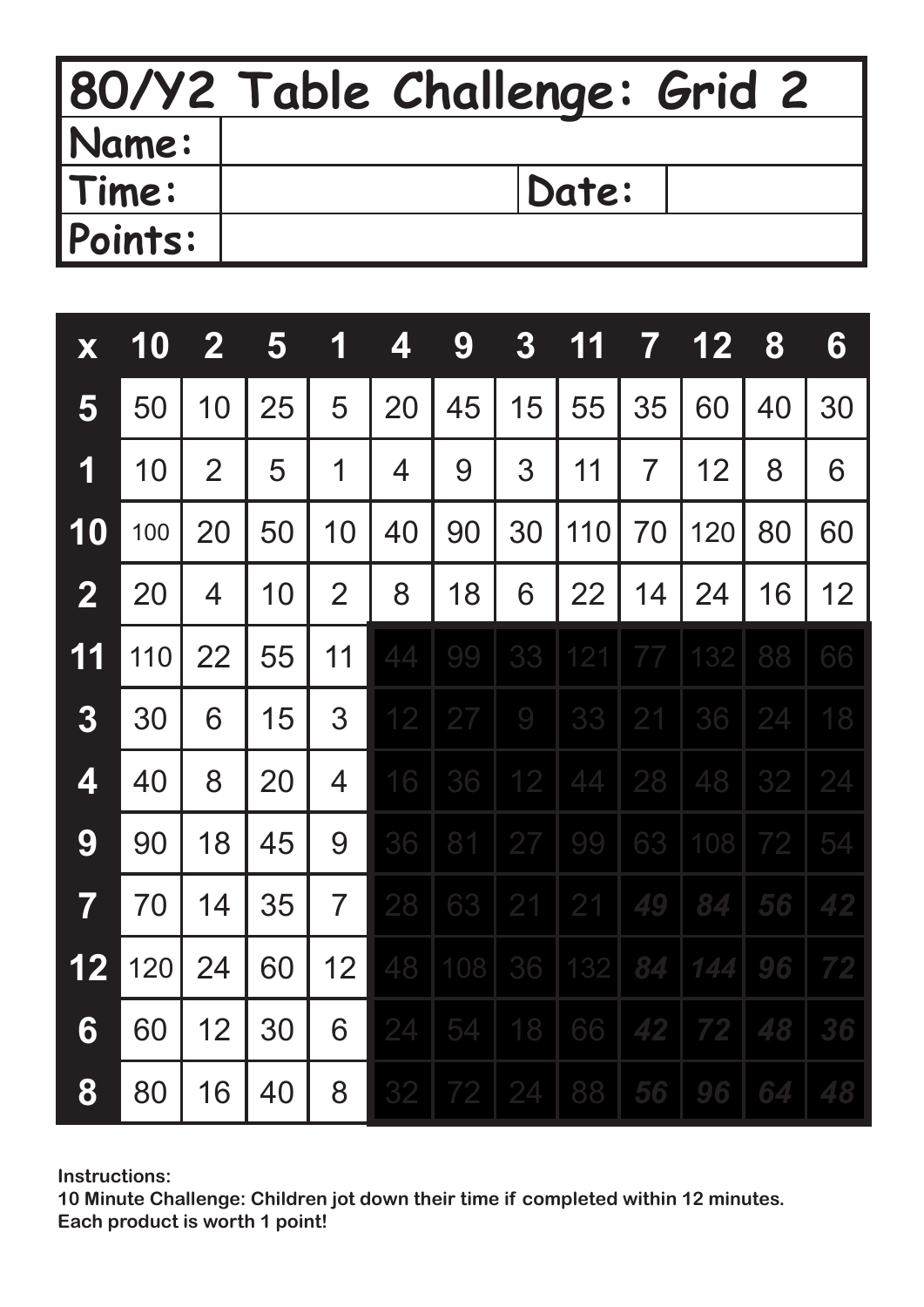|                | 80/Y2 Table Challenge: Grid 3 |
|----------------|-------------------------------|
| Name:          |                               |
| Time:          | Date:                         |
| <b>Points:</b> |                               |

| X                       | <b>10</b> | 5  | $\mathbf{2}$   | 1              | 11  | 4  | $\boldsymbol{3}$ | 9   | 6  | 12  | 8  | $\overline{\mathbf{7}}$ |
|-------------------------|-----------|----|----------------|----------------|-----|----|------------------|-----|----|-----|----|-------------------------|
| 5                       | 50        | 25 | 10             | 5              | 55  | 20 | 15               | 45  | 30 | 60  | 40 | 35                      |
| $\overline{\mathbf{2}}$ | 20        | 10 | 4              | $\overline{2}$ | 22  | 8  | 6                | 18  | 12 | 24  | 16 | 14                      |
| 10                      | 100       | 50 | 20             | 10             | 110 | 40 | 30               | 90  | 60 | 120 | 80 | 70                      |
| 1                       | 10        | 5  | $\overline{2}$ | 1              | 11  | 4  | 3                | 9   | 6  | 12  | 8  | $\overline{7}$          |
| 4                       | 40        | 20 | 8              | 4              | 44  | 16 | 12               | 36  | 24 | 48  | 32 | 28                      |
| 11                      | 110       | 55 | 22             | 11             | 121 | 44 | 33               | 99  | 66 | 132 | 88 | 77                      |
| 3                       | 30        | 15 | 6              | 3              | 33  | 12 | $\bigcirc$       | 27  | 18 | 36  | 24 | 21                      |
| 9                       | 90        | 45 | 18             | 9              | 99  | 36 | 27               | 81  | 54 | 108 | 72 | 63                      |
| 6                       | 60        | 30 | 12             | 6              | 66  | 24 | 18               | 54  | 36 | 72  | 48 | 42                      |
| 12                      | 120       | 60 | 24             | 12             | 132 | 48 | 36               | 108 | 72 | 144 | 96 | 84                      |
| $\overline{\mathbf{7}}$ | 70        | 35 | 14             | $\overline{7}$ | 21  | 28 | 21               | 63  | 42 | 84  | 56 | 49                      |
| 8                       | 80        | 40 | 16             | 8              | 88  | 32 | 24               | 72  | 48 | 96  | 64 | 56                      |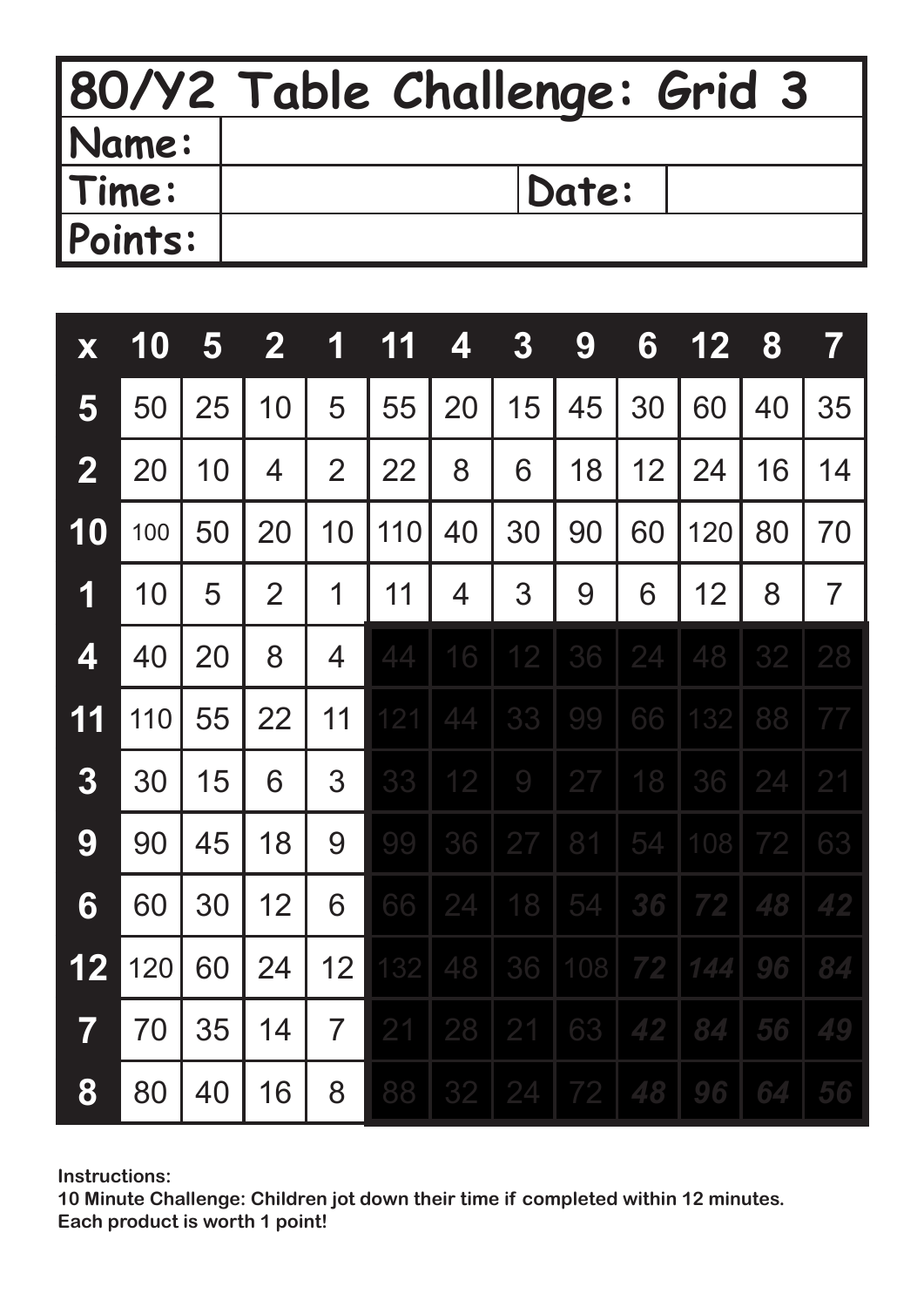|              | 80/Y2 Table Challenge: Grid 4 |
|--------------|-------------------------------|
| <b>Name:</b> |                               |
| Time:        | Date:                         |
| Points:      |                               |

| X                       | 1              | 10  | $\mathbf{2}$   | 5  | 3          | 9   | 11  | 4  | 7              | 6  | 12  | 8  |
|-------------------------|----------------|-----|----------------|----|------------|-----|-----|----|----------------|----|-----|----|
| $\overline{\mathbf{2}}$ | $\overline{2}$ | 20  | 4              | 10 | 6          | 18  | 22  | 8  | 14             | 12 | 24  | 16 |
| 10                      | 10             | 100 | 20             | 50 | 30         | 90  | 110 | 40 | 70             | 60 | 120 | 80 |
| 1                       | 1              | 10  | $\overline{2}$ | 5  | 3          | 9   | 11  | 4  | $\overline{7}$ | 6  | 12  | 8  |
| 5                       | 5              | 50  | 10             | 25 | 15         | 45  | 55  | 20 | 35             | 30 | 60  | 40 |
| 3                       | 3              | 30  | 6              | 15 | $\bigcirc$ | 27  | 33  | 12 | 21             | 18 | 36  | 24 |
| 9                       | 9              | 90  | 18             | 45 | 27         | 81  | 99  | 36 | 63             | 54 | 108 | 72 |
| 4                       | 4              | 40  | 8              | 20 | 12         | 36  | 44  | 16 | 28             | 24 | 48  | 32 |
| 11                      | 11             | 110 | 22             | 55 | 33         | 99  | 121 | 44 | 77             | 66 | 132 | 88 |
| $\overline{\mathbf{7}}$ | $\overline{7}$ | 70  | 14             | 35 | 21         | 63  | 21  | 28 | 49             | 42 | 84  | 56 |
| 8                       | 8              | 80  | 16             | 40 | 24         | 72  | 88  | 32 | 56             | 48 | 96  | 64 |
| 6                       | 6              | 60  | 12             | 30 | 18         | 54  | 66  | 24 | 42             | 36 | 72  | 48 |
| 12                      | 12             | 120 | 24             | 60 | 36         | 108 | 132 | 48 | 84             | 72 | 144 | 96 |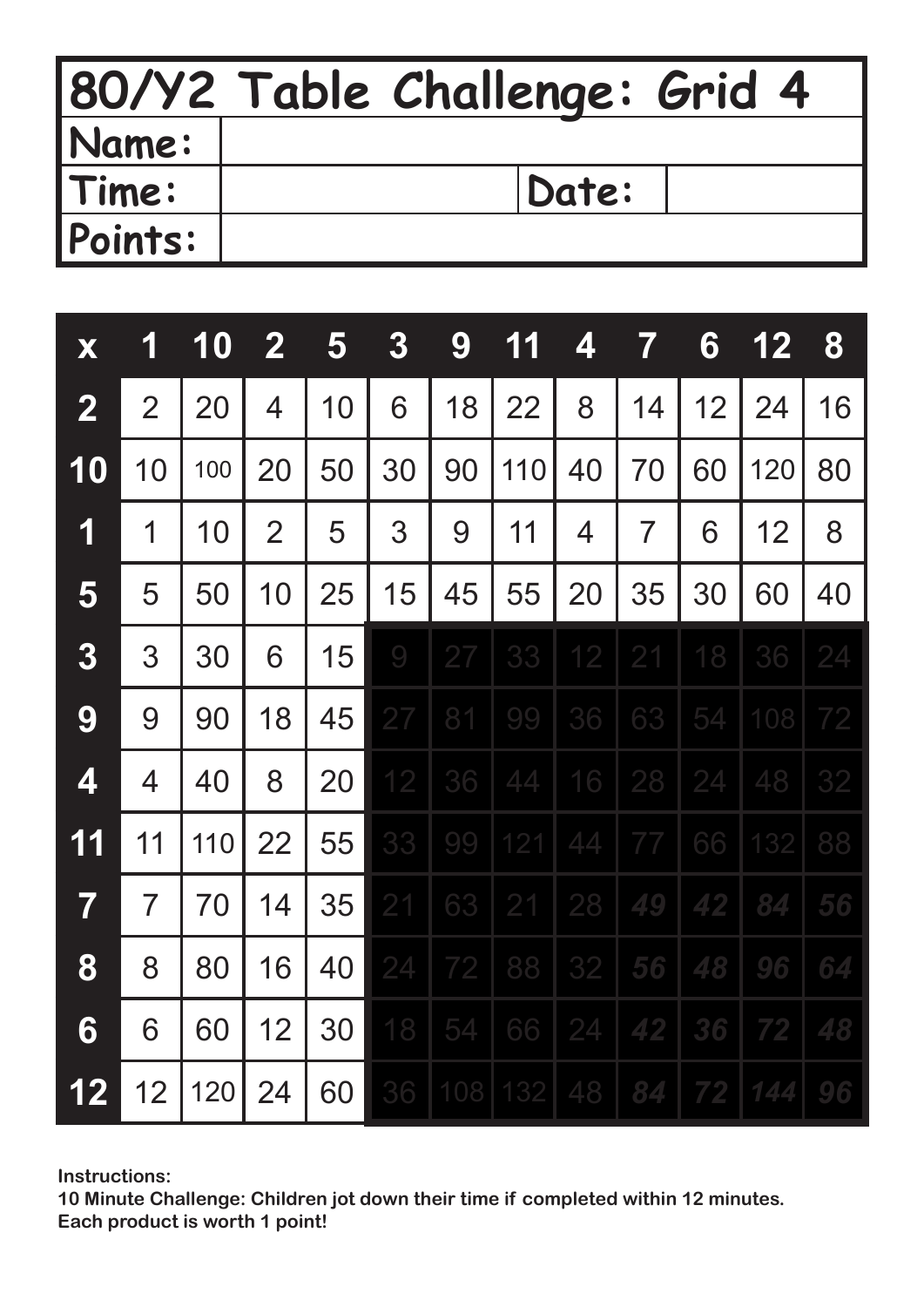|         | 80/Y2 Table Challenge: Grid 5 |
|---------|-------------------------------|
| Name:   |                               |
| Time:   | Date:                         |
| Points: |                               |

| X                       | 5  | 1              | 10  | $\mathbf{2}$   | 9   | 4               | 11  | $\boldsymbol{3}$ | 12  | 8  | 6  | $\overline{\mathbf{7}}$ |
|-------------------------|----|----------------|-----|----------------|-----|-----------------|-----|------------------|-----|----|----|-------------------------|
| 1                       | 5  | 1              | 10  | $\overline{2}$ | 9   | 4               | 11  | 3                | 12  | 8  | 6  | $\overline{7}$          |
| 5                       | 25 | 5              | 50  | 10             | 45  | 20              | 55  | 15               | 60  | 40 | 30 | 35                      |
| $\mathbf{2}$            | 10 | $\overline{2}$ | 20  | 4              | 18  | 8               | 22  | 6                | 24  | 16 | 12 | 14                      |
| 10                      | 50 | 10             | 100 | 20             | 90  | 40              | 110 | 30               | 120 | 80 | 60 | 70                      |
| 4                       | 20 | 4              | 40  | 8              | 36  | 16              | 44  | 12               | 48  | 32 | 24 | 28                      |
| 9                       | 45 | 9              | 90  | 18             | 81  | 36              | 99  | 27               | 108 | 72 | 54 | 63                      |
| 3                       | 15 | 3              | 30  | 6              | 27  | 12              | 33  | $\bigcirc$       | 36  | 24 | 18 | 21                      |
| 11                      | 55 | 11             | 110 | 22             | 99  | 44              | 121 | 33               | 132 | 88 | 66 | 77                      |
| 8                       | 40 | 8              | 80  | 16             | 72  | 32              | 88  | 24               | 96  | 64 | 48 | 56                      |
| $\overline{\mathbf{7}}$ | 35 | $\overline{7}$ | 70  | 14             | 63  | 28              | 21  | 21               | 84  | 56 | 42 | 49                      |
| 12                      | 60 | 12             | 120 | 24             | 108 | 48              | 132 | 36               | 144 | 96 | 72 | 84                      |
| 6                       | 30 | 6              | 60  | 12             | 54  | $\overline{24}$ | 66  | 18               | 72  | 48 | 36 | 42                      |